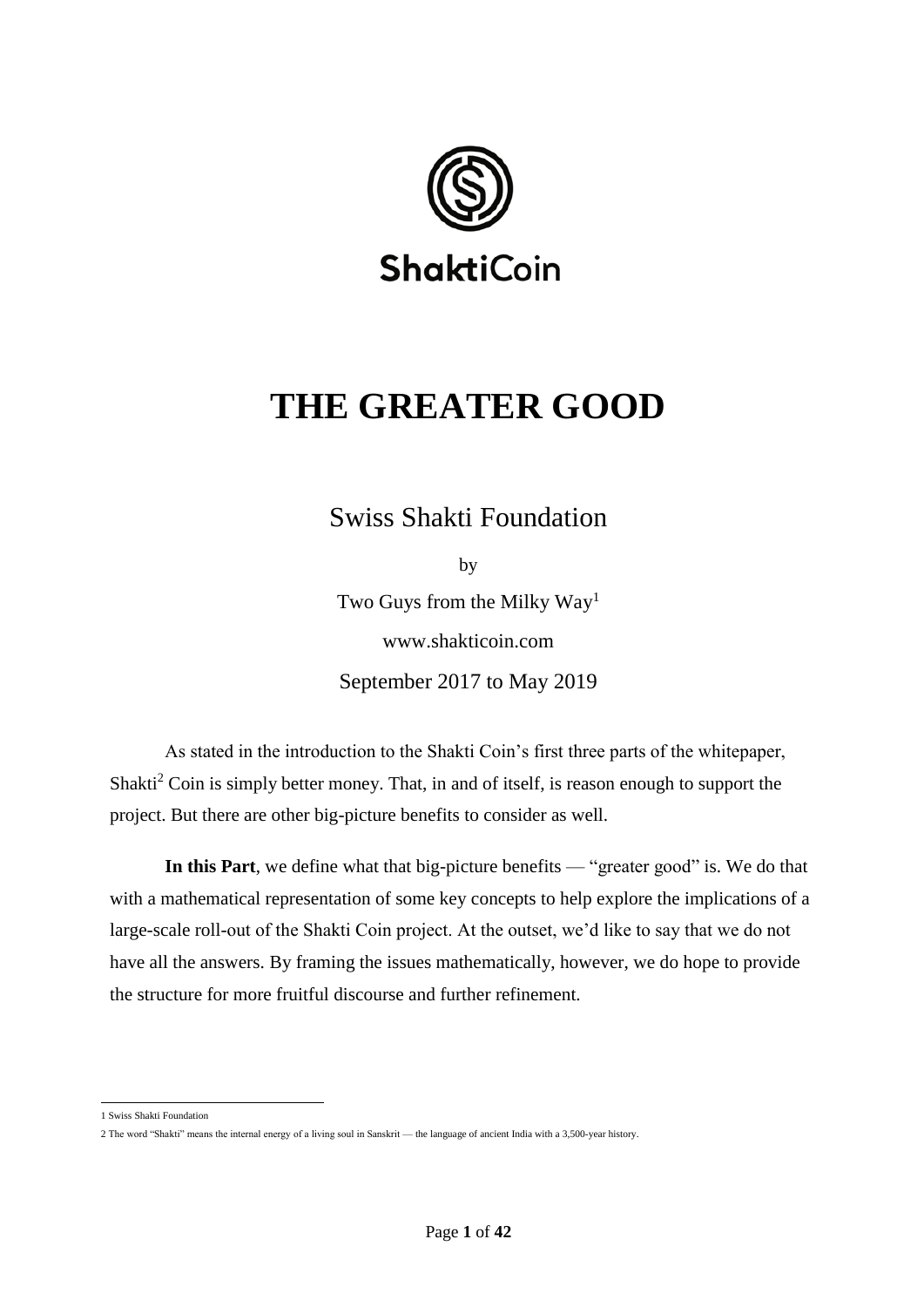**Аbstract.** In this paper, we analyze the consequences of the Shakti program's implementation, as well as the participation of schoolchildren who are not able to study due to family poverty, and their entry into the workforce upon graduation. The Swiss Shakti Foundation plans to cover all schoolchildren worldwide.

Without childhood education, most people are shutout of the global economy. However, that is precisely what expands the gross world product. We consider two models of human society: the statistical one (without expanded reproduction) and the dynamic one (considering the expanded human population throughout the whole process of Shakti project implementation).

We demonstrate that the financial assistance provided by the project for the 2.7 billion schoolchildren of the world will result in the growth of the world's gross product. We have derived a law that correlates *Gross World Product* change as the project is implemented, and the currency units that need to be injected to cause that change. We demonstrate that systematically engaging all schoolchildren in basic-education significantly increases the human capital.

**Keywords**: *human capital, gross world product, population, prosperity level, studying, Shakti project, mathematical model.*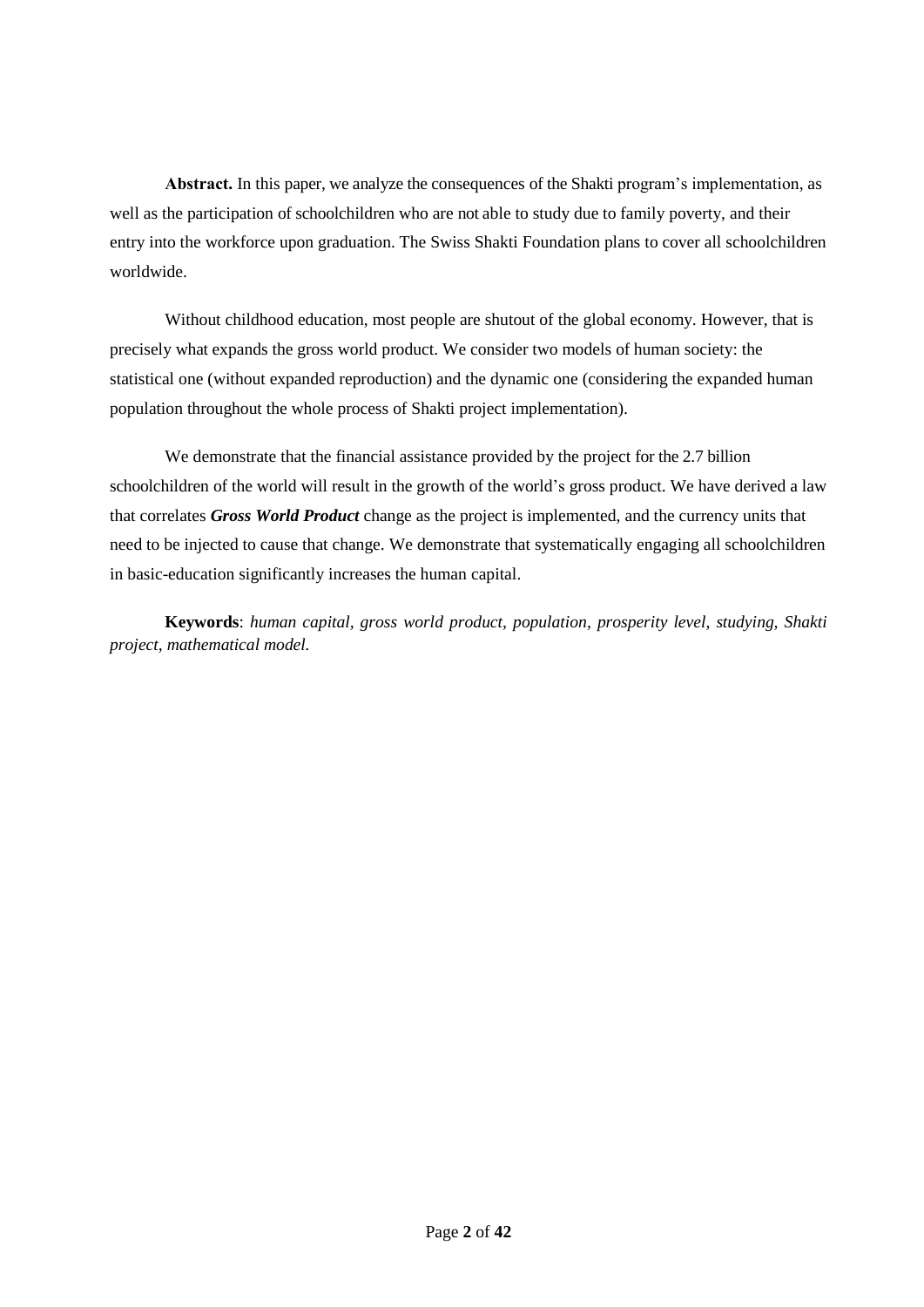### **Introduction**

Technology has changed both economics and everyday human life during the last century. This has led to tremendous social changes, including human capital growth, but the gap between the rich and the poor widened, becoming one of the hallmarks of that time.

On the one hand, wealthy people have grown and are still growing richer, whereas the number of poor increases every single day. According to political analysts, globalization, as well as economic migration of people from impoverished countries to advanced countries, promotes social stratification.

British charity Oxfam has released a report stating that the welfare of 1% of the wealthiest people in the world will soon exceed half of the wealth of humanity [1]. In the meantime, three billion of today's 7.7 billion people are not part of their economies because of their extreme poverty and lack of skills. There are over 2.7 billion schoolchildren in the world, most of whom attend school hungry, while others don't go at all.

A tremendous amount of people are living below the poverty line, and these people are locked into a vicious cycle: they have to obtain education and qualification so that they are able to work and earn money, but to do so they need to have supplies and utilities (again – money).

It's a matter of common knowledge that society's progress alone doesn't make every person: productive, free, healthy, or happy. Regardless of the *will* of a person, one may not be able to make the step to the new reality, no matter how much one wants to. We want everyone to have an advantage of progress, but only some can make that change without help. If we don't take advantage of the opportunity that has arisen now, we will lose it.

The Shakti project takes advantage of the new opportunities created by technological progress. The idea is to provide an incentive for the broad population to pursue education, gradually transforming these unqualified citizens into developed Human Capital  $(HC)^3$ . Human Capital consists of people who possess: general knowledge, some experience and skill set that are used to meet their own needs as an individual and the society at large.

Today's marketplace demand employees with: high academic qualifications, vast general knowledge and technical skill set. Their success directly depends on the abilities and skill set they possess. HC is the productivity factor that serves for individual and societal development. It includes the people themselves, their health, education and qualifications; sometimes their working environment and the quality of life that can be considered as elements of human capital. Human Capital (HC) can be separated into individual, business, national and

l

<sup>&</sup>lt;sup>3</sup> HC is one of the main development factors of postindustrial society. Professionals and their knowledge in all spheres of economic innovation are essential factors of innovative economic development and the knowledgebased economy as the next step of its development.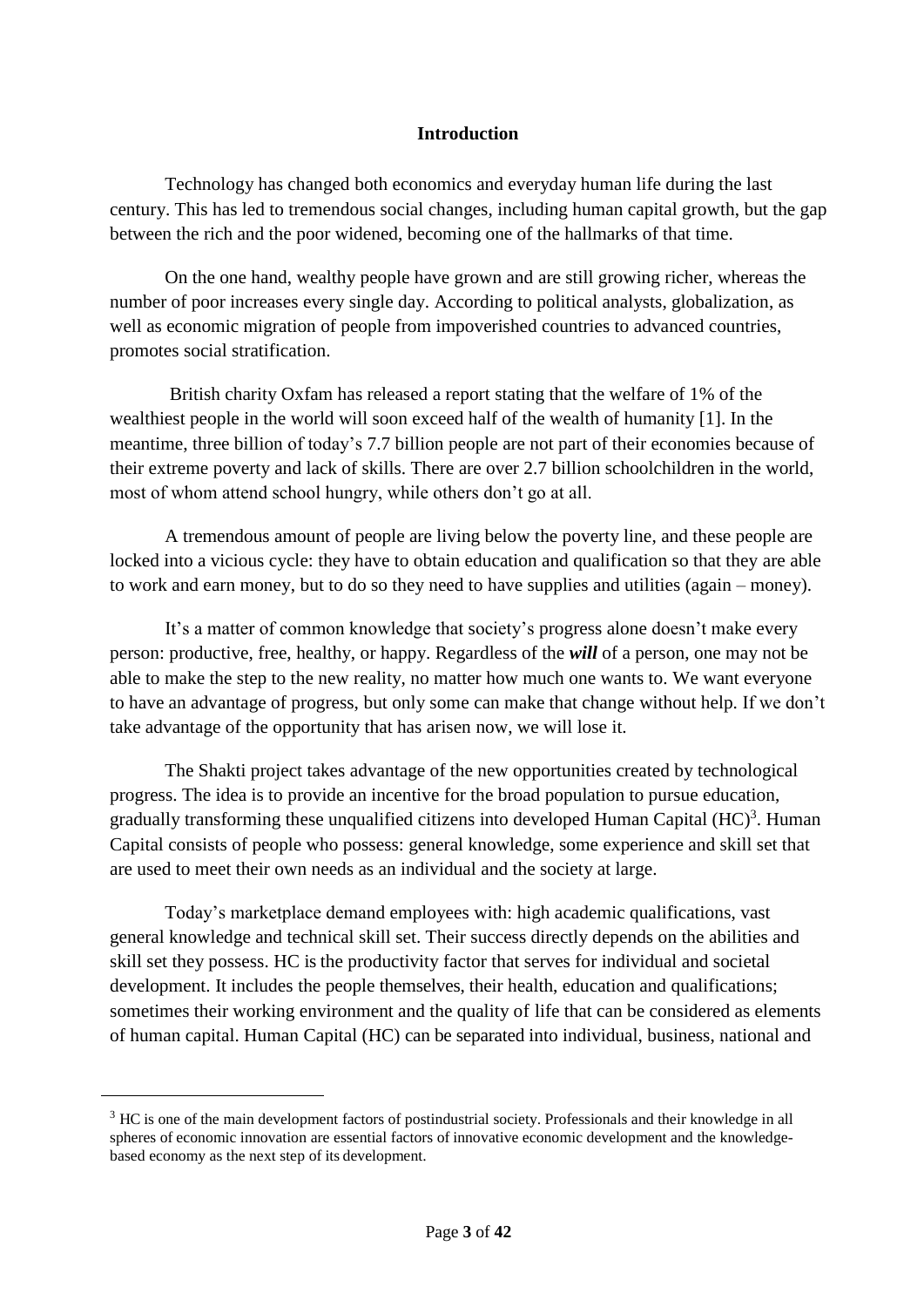global. In developed countries, it takes up 70 to 80% of the wealth.

The HC of an individual (i.e. *individual HC*) characterizes the ability of this individual to do a specific job in the first place. It can be high or low. From this point of view, even the subject who completed a one-year cooking class already represents an element of the world's HC.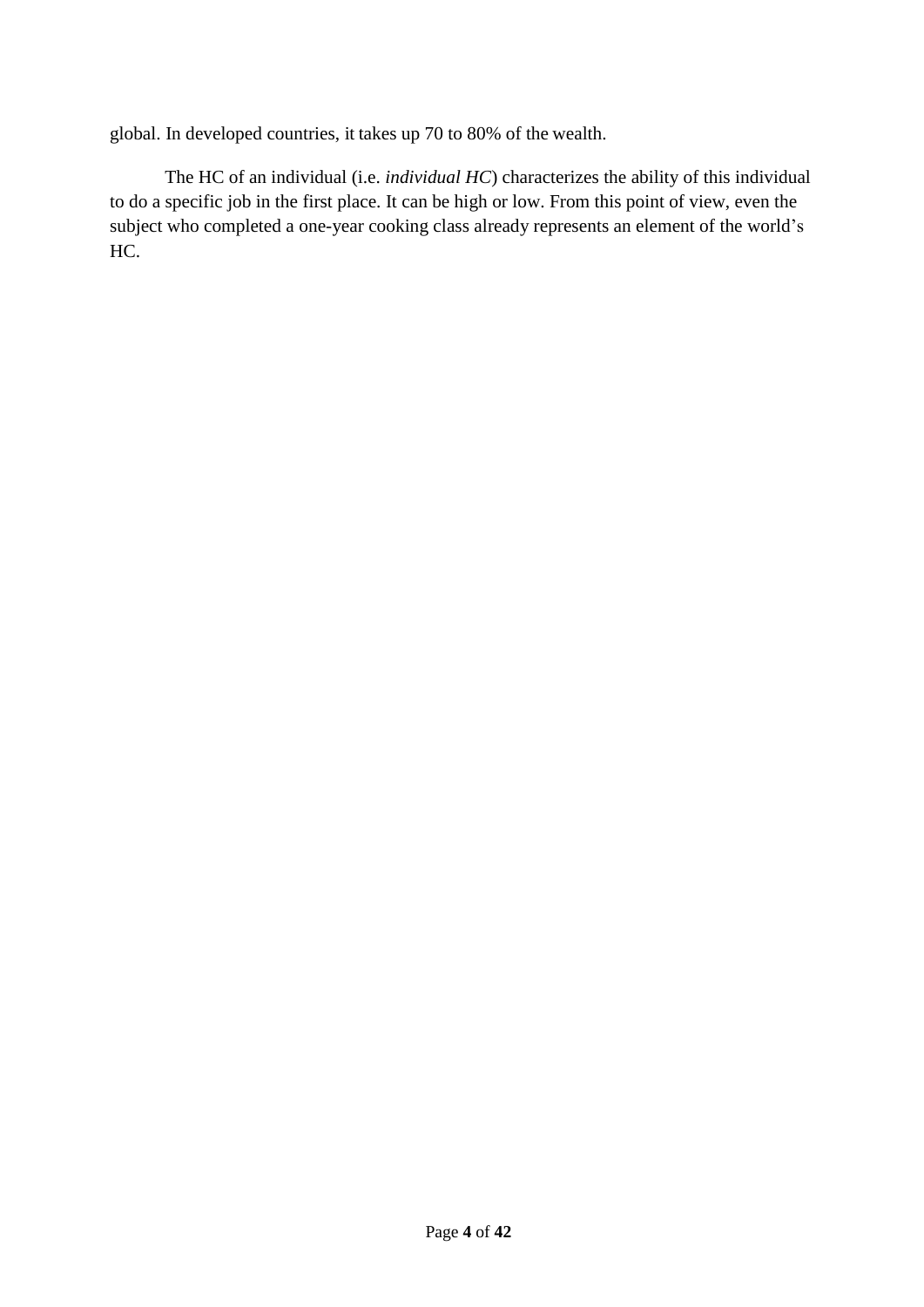| Table 1: The functions, mathematical notations/symbols used in this document. |  |
|-------------------------------------------------------------------------------|--|
|-------------------------------------------------------------------------------|--|

| <b>Symbol / Notation</b> | <b>Meaning</b>                                                          |
|--------------------------|-------------------------------------------------------------------------|
| <b>GDP</b>               | Gross Domestic Product (GDP) is a broad measurement of a nation's       |
|                          | overall economic activity.                                              |
| <b>GWP</b>               | Gross World Product – a total of all GDPs of all countries.             |
| $W_0$                    | Overall GWP volume that existed before the Shakti initiative begun.     |
| H                        | The Human population.                                                   |
| HC                       | Human Capital.                                                          |
| <b>DWP</b>               | Temporal (progressive) variation.                                       |
| $\boldsymbol{S}$         | Shakti Coin provided during the project implementation.                 |
| $\boldsymbol{P}$         | World Capital Growth.                                                   |
| $P_{TS}$                 | Shakti-world product growth $P_{TS}$ during the project implementation  |
|                          | period $T$ .                                                            |
| D                        | Profit of Shakti project implementation.                                |
| $\boldsymbol{G}$         | GWP growth ratio resulting from Shakti project implementation.          |
| $\boldsymbol{M}$         | Amount of money (Shakti Coin) spent on Shakti project during a          |
|                          | time, T.                                                                |
| $\boldsymbol{N}$         | A number of man-years taken by all the people to study.                 |
| $\boldsymbol{R}$         | The number of people that lived on the planet in 1951.                  |
| $\boldsymbol{u}$         | Represents children, and young men and women under 21, who either       |
|                          | attend an educational institution or don't attend one due to the family |
|                          | or individual dealing with poverty.                                     |
| T > t                    | The time required for the Shakti project implementation.                |
| L                        | HC increment during the time T.                                         |
| L(t)                     | Created Human Capital.                                                  |
| $L_u$                    | Represents the number of schoolchildren — the young men and             |
|                          | women under the age of 21 in school or not attending one.               |
| $L_a$                    | Occupied Human Capital.                                                 |
| $L_0$                    | The population at the beginning of the Shakti Project.                  |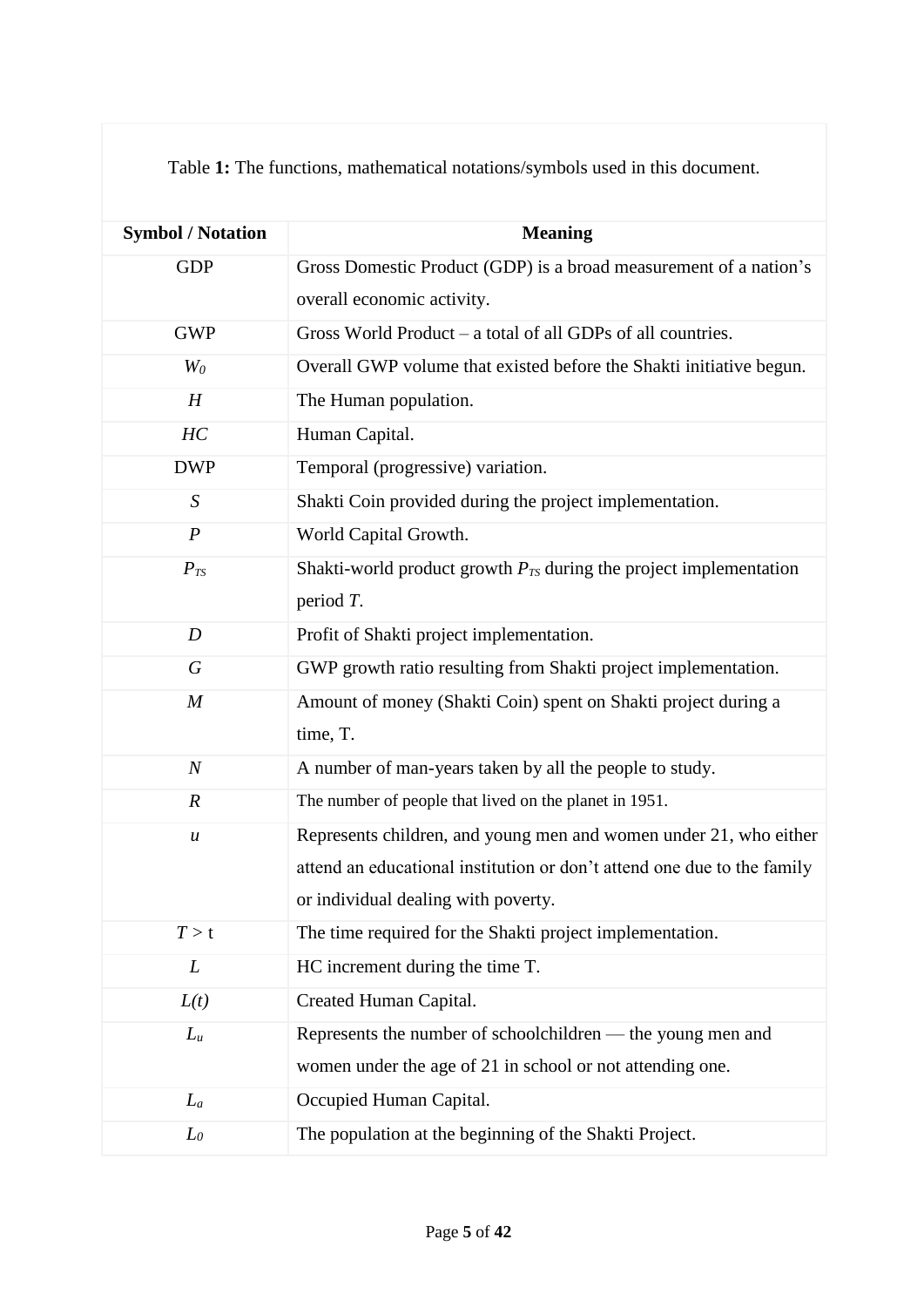| $L_z$                         | The number of people occupied over a period of time, T.                       |  |
|-------------------------------|-------------------------------------------------------------------------------|--|
| $\delta L$                    | Increase in World population.                                                 |  |
| $\Delta L$                    | Represents all schoolchildren in the Shakti project.                          |  |
| $\Delta L_s$                  | Total HC growth $\Delta L$ , explicitly created owing to the Shakti project - |  |
|                               | most likely people came out of disadvantaged families.                        |  |
| $L_T$                         | Number of newborns over a period of time, T.                                  |  |
| $\Delta L_s$                  | Shakti-growth HC.                                                             |  |
| $\boldsymbol{S}$              | Shakti Coin provided to an individual during the project.                     |  |
| l                             | Child born between $0 < t < T$ .                                              |  |
| $\boldsymbol{b}$              | Coefficient of Population Growth.                                             |  |
| $\ensuremath{\mathnormal{Z}}$ | Population not engaged in the workforce at the time of Shakti project         |  |
|                               | implementation. This is a "dry residue" $-z < u$ .                            |  |
| W                             | One Working Individual.                                                       |  |
| $\boldsymbol{m}$              | An amount of Shakti units granted to one student for attending school         |  |
|                               | for one day.                                                                  |  |
| $D_0$                         | Daily costs of Shakti Coins.                                                  |  |
| $S_0(t)$                      | The number of Shakti Coins spent during the period before a certain           |  |
|                               | day, where $t$ is a certain day and time measured in years, counting          |  |
|                               | from the beginning of Shakti project implementation.                          |  |
| <b>The Numerical</b>          |                                                                               |  |
| <b>Numbers Used</b>           |                                                                               |  |
| 7.7 billion                   | The population of the world in $2019 - 7.7$ billion.                          |  |
| 3.0 billion                   | "dry residue" - the number of people who are not fully engaged in the         |  |
|                               | economic cycle in 2018.                                                       |  |
| 4.7 billion                   | Occupided human capital $(L_a)$ in 2018                                       |  |
| 35%                           | Of the 7.7 billion people, 35% of them are under the age of 21.               |  |
| 2.7 billion                   | The numbers of schoolchildren who should be in school.                        |  |
| \$84,840 billion              | $W_0 = US $84,840 billion - GWP in 2019.$                                     |  |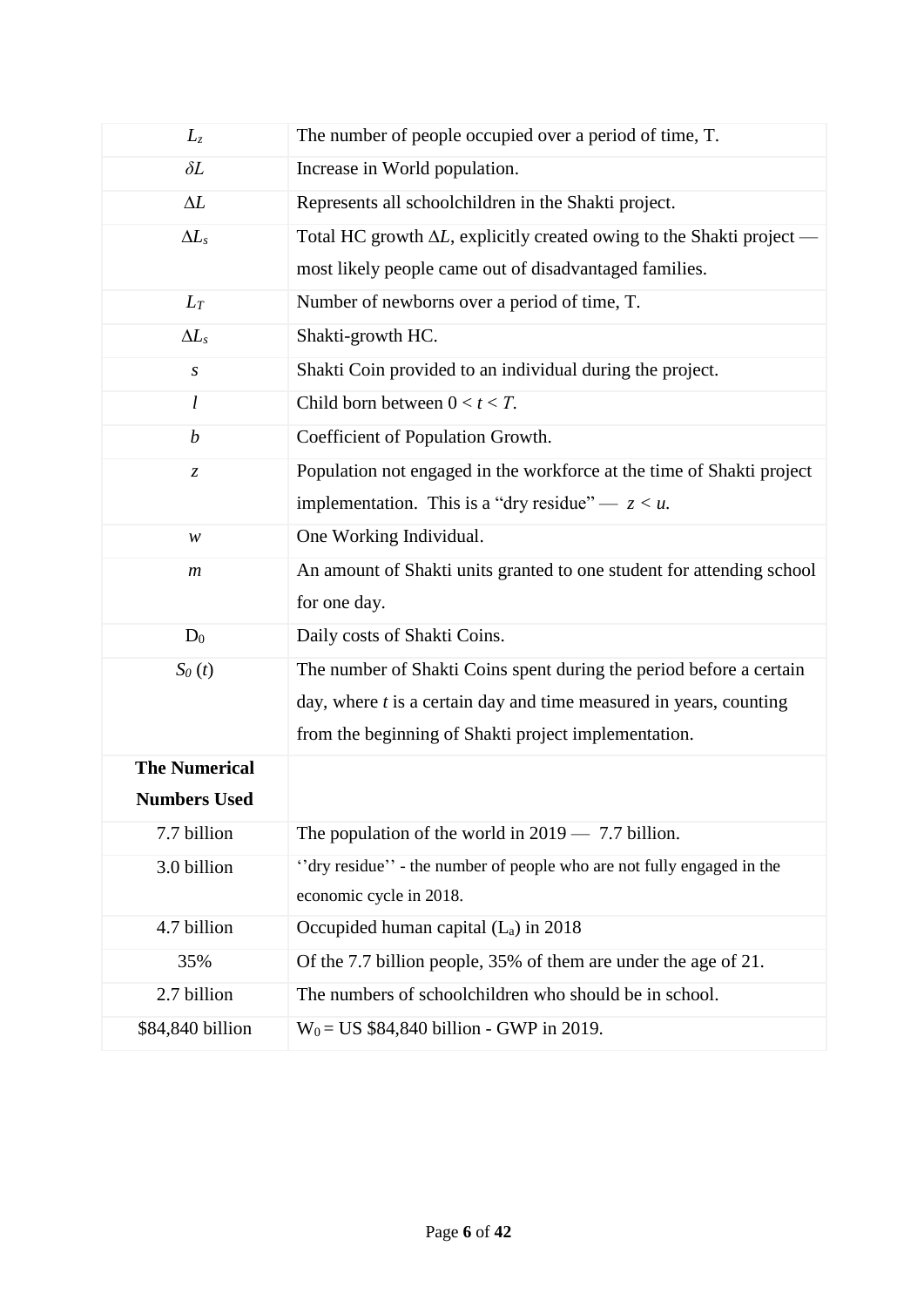### **The Shakti Project Strategy**

The Shakti project's objective is to engage the non-working population into the workforce. Thus, the Shakti project provides every schoolchild with small, but effective financial assistance, enough to sustain life. Such aid is granted until a schoolchild reaches the age of twenty-one. Having even minimal financial assistance helps children gain the necessary skill set needed to be part of the workforce, thus hitting the HC. This is what defines the strategic vision and mission of the Shakti project.

**The Shakti project strategic vision.** The Shakti project's activity has to cover countries around the world. This vision defines the condition of human society as a result of the abovementioned impact and is expressed as follows:

*To give the people of the world hope by supporting the efforts they make to satisfy their educational needs, which in turn will assist their professional and spiritual growth.*

Mission. The Shakti project's mission<sup>4</sup> defines its meaning, and it is presented as follows:

*To promote the economic growth and well-being of the global community by providing young people with sufficient tangible benefits to get an education and enhance the intellectual potential of every human so they can contribute to the workforce effectively.*

The Shakti project's mission is reflected in the project's general objective. Let us call it  $S_0$ .

*The general objective of the Shakti project is to free the inner energy of the people who are currently excluded from the workforce due to a lack of education and the basic skill set and to use that energy to expand and improve HC.*

The force of the freed energy will be working to obtain knowledge, professional skills, proficiency, and even excellence. It helps to identify challenges defined by the general goal, as well as solving problems created by it.

Thus, the project's general goal identifies the *problems* and solutions that need to be implemented. They are presented as sub-goals of the general goal  $S_0$ .

 $\overline{a}$ 

<sup>&</sup>lt;sup>4</sup> The exact meaning of the word "mission" is "the intended purpose."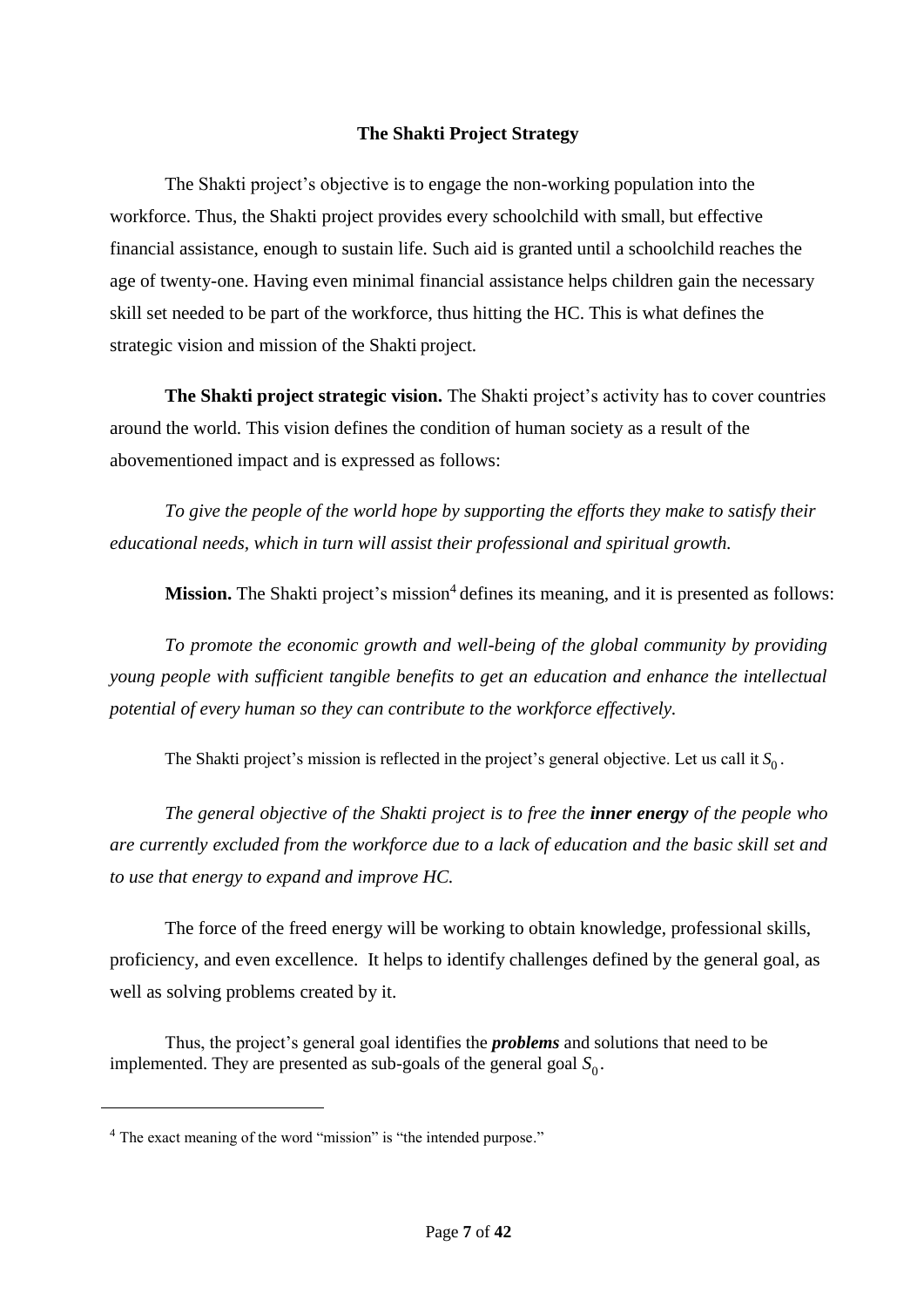## **Problems that are unlocked with the help of the Shakti project**

- *S*1 . Human capital growth.
- *S*2 . World production growth.
- *S*<sub>3</sub>. Quality of life improvement.

Identifying problems leads to challenges that can be resolved with the Shakti project.

Every problem also creates its own group of challenges.

## **The Shakti Project Challenges**

The structure outlined below shows the problems and challenges that will be solved by the Shakti project. Figure 1 is depicted as a tree of goals [4].

It demonstrates how the goals of higher levels are expanded into subordinate goals of a lower level.

| $S_{11}$ : | Create and increase opportunities for schoolchildren from low-income families to<br>receive educational services.                              |
|------------|------------------------------------------------------------------------------------------------------------------------------------------------|
| $S_{12}$ : | Increase human intellectual level.                                                                                                             |
| $S_{13}$ : | Expands the circle of participants for creating scientific and technological<br>progress, and the implementation of their achievements.        |
| $S_{21}$ : | Industrial and agricultural production growth.                                                                                                 |
| $S_{22}$ : | Goods and services supply growth.                                                                                                              |
| $S_{31}$ : | Consumer's consumption possibilities growth.                                                                                                   |
| $S_{32}$ : | Release low-income families from debts, or at least decrease the sum of such<br>liabilities.                                                   |
| $S_{33}$ : | People from low-income families' participation in cultural, recreational and<br>leisure activities.                                            |
| $S_{34}$ : | The perfection of the social environment through spiritual, psychological and<br>physical development of people from the marginal communities. |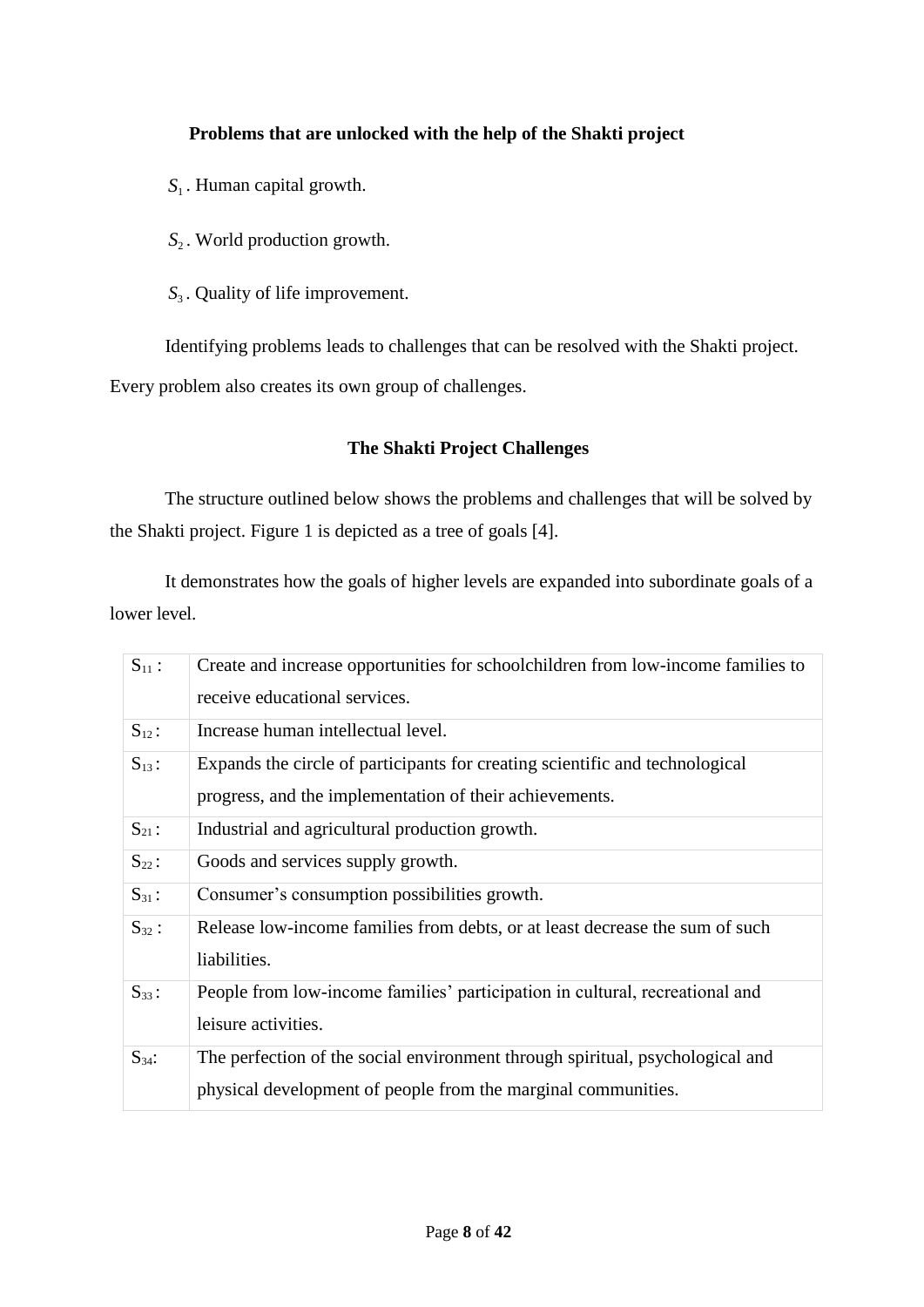#### Figure **1:** Shakti project's goal structure (project's goals tree)



There are three levels to the goals tree in Figure 1. The zero levels consist of only one goal – it is the general goal of the project,  $S_0$ . Its detailed problems are at the  $S_1$ ,  $S_2$ , and  $S_3$ levels. Level 2 consists of challenges  $S_{11}$ ,  $S_{12}$ , ...,  $S_{34}$ .

The Shakti project's mission is implemented based on a unique *Proof-of-Effort (PoE)* monetary protocol, an initiative that is created and supported by a Swiss public benefit Foundation<sup>5</sup> with a new digital currency.

**Methods of achieving goals**. Shakti project underlying value – the financial security is implemented through the new digital currency called Shakti Coin (SXE). The coin has a stable value of USD 5.00. The SXE value is supported by the decentralized SXE blockchain network and its monetary policies. In the early years of the Shakti project, there will be approximately 4 trillion US dollars in digital currency mined annually and distributed across the world. This currency is directly directed into the educational service sector worldwide; in other words – it will be introduced into the wheels of the world's economy.

One Shakti Coin will be granted to every schoolchild's parent without any interruptions until they reach the age of twenty-one for every day they attend school. In other words, when a

l

<sup>5</sup> The Swiss Shakti Foundation is domiciled in Zug, Switzerland with a mandate to aid all schoolchildren globally to further their education until their age of twenty-one.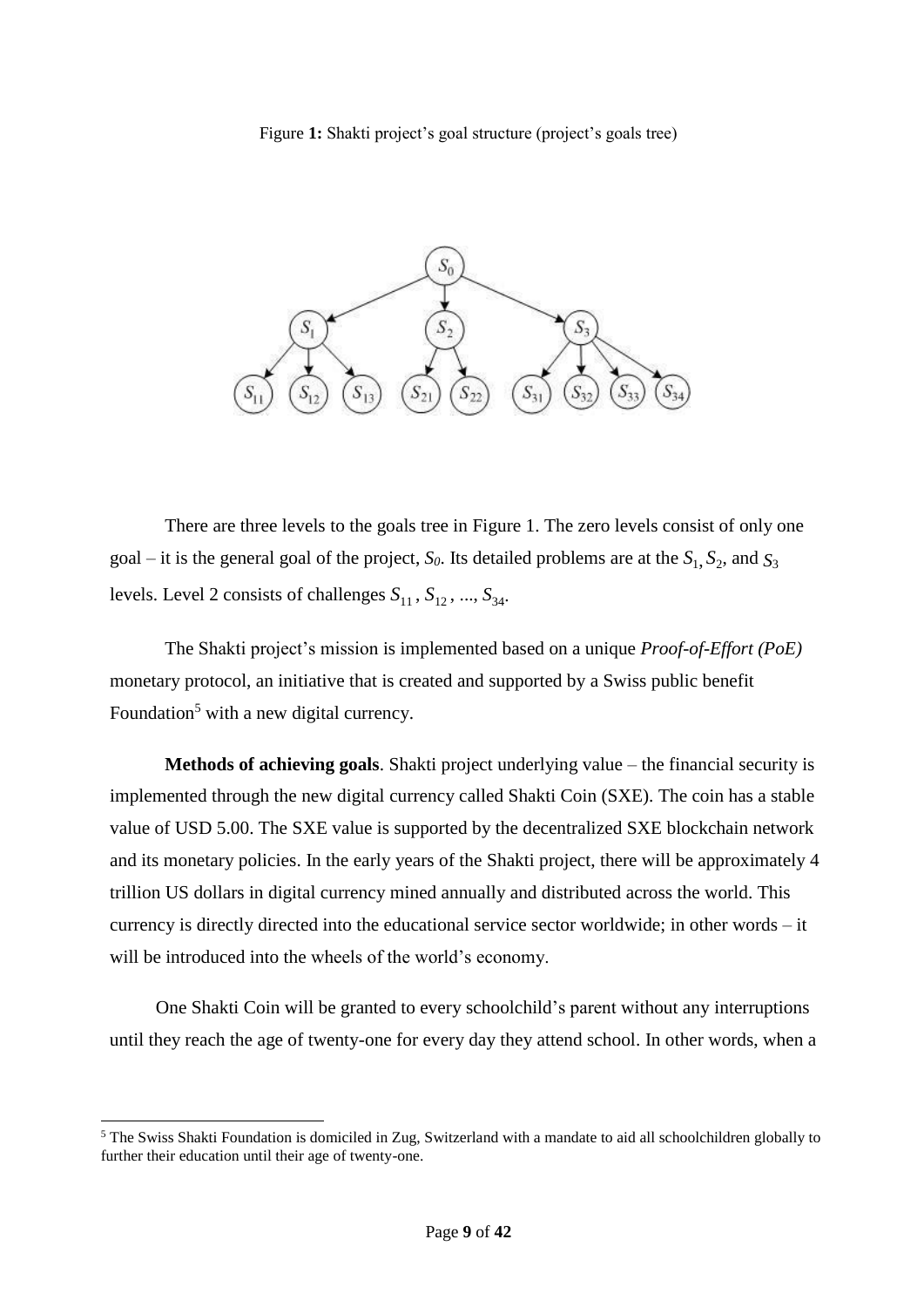child reaches school age, one SXE will be granted to the child's parent for the day their child attends school.

One Shakti Coin is mined by the parents being in sync with their child's collaborative effort for the child's attendance at school. Upon verification of attendance, Shakti Coin is transferred to the parent's e-wallet automatically. Attending a school daily is the only requirement to earn a coin. Attendance is monitored through various touchpoints automatically. If any student does not attend school without a valid reason *(i.e. does not make the necessary effort to study*) – they do not get their Shakti Coin for that day.

All contributing organizations and individuals who support the children's effort to attend a school also earn a micropayment. 25% of the value of Shakti Coin is earned and distributed between the contributing participants of the project. This can be schools where children are studying, transport companies who assist the schoolchildren by transporting to and from home to school, and other service providers such as music or dance teachers, sports trainers, etc. They all receive a micropayment in proportion to their contribution from the Shakti Network for supporting schoolchildren's efforts to study.

The process of granting SXE will not be influenced by any government or state policies, social changes, or interreligious tensions. It is a decentralized organization, protocol-driven autonomously — driven by the *will* of the people. No government or any other organization can stop it or slow it down. Further, the Shakti project does not fall under any sanctions, because the amount of money granted is indeed a micropayment, and the value is insignificant and dispersed to the schoolchild's parents directly, and it is only sufficient to buy food and study materials.

Such an approach can also promote the collaboration of the residents of a village or town to assist every child in their quest for education. We are convinced that it can contribute to a reduction in child labor, child poverty, child abuse, and other crimes against children.

We hope that the Shakti project will engage the entire 2.7 billion schoolchildren into academic participation. Further, they will be entering into the workforce upon graduation. The financial assistance is delivered directly to the active participants, and the Swiss Foundation' Shakti project will bring renewed *hope* to humanity.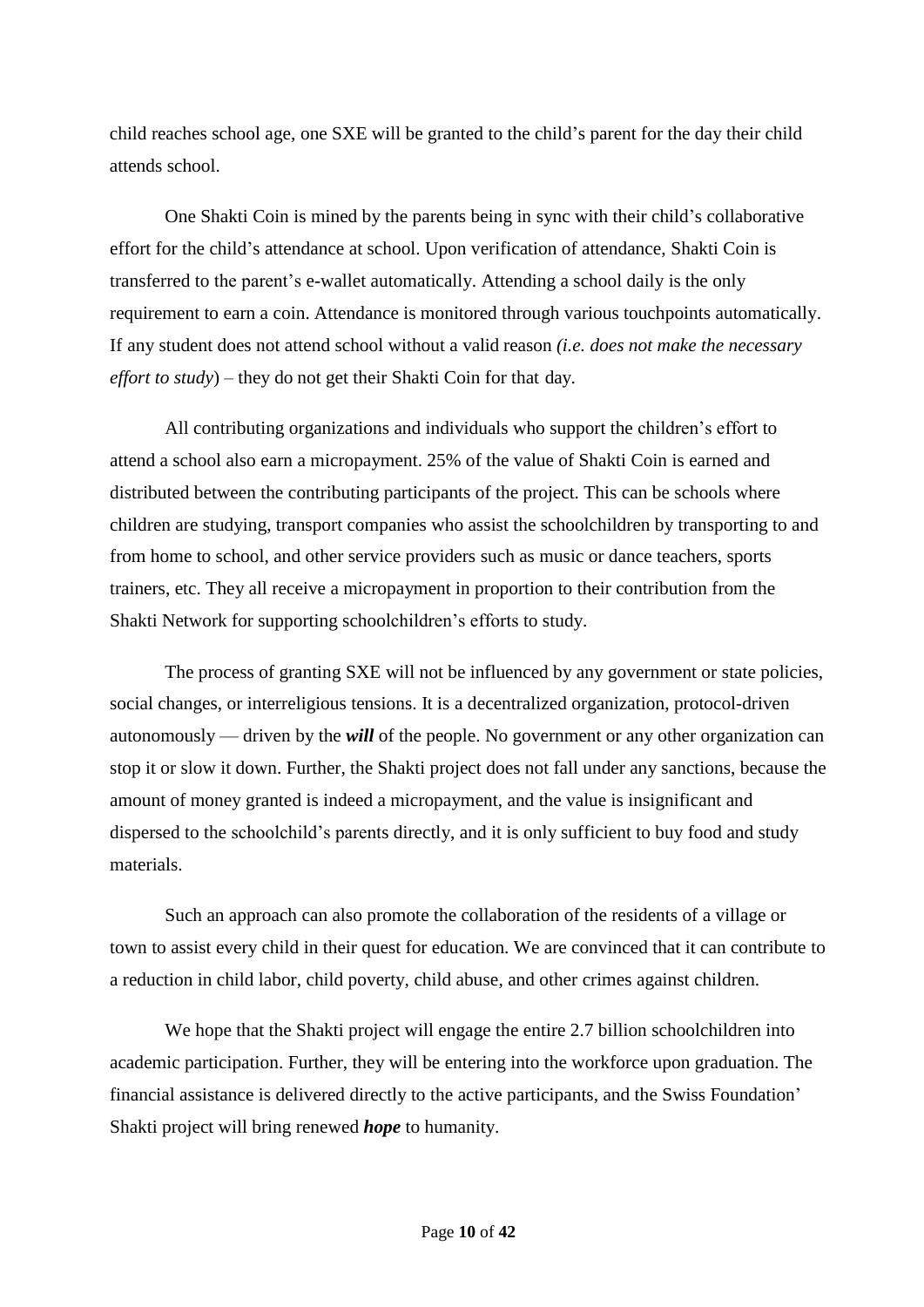The mining of the SXE continues forever, as long as there are schoolchildren under the age of twenty-one (21) on planet Earth and who makes an effort to further their education by attending a school. With regards to the birth rate, that means it is constant. However, the dependence of people on the Shakti project's help will become irrelevant over time. Recipients of SXE will become self-sustaining at some point in time, and thus they will not be needing Swiss Foundation's help.

**Underlying Monetary Value of a Shakti Coin.** When speaking about Shakti Coin production and distribution, we must address the question of what is backing this currency. Understanding the underlying value of the coin is essential for ensuring the viability of the monetary system. Such a guarantee lies in supporting the value of the coin with stocks, goods, foreign currency, gold, and other commodities. It's a matter of common knowledge that money is a universal equivalent for goods and services exchanged, and its quantity has to correspond to the material amount of economic and other produce of the state<sup>6</sup>.

In the case of the Shakti project, Shakti Coins do not disrupt the current prevailing economic system. Because, Coins are granted to schoolchildren for attending school, thus the currency immediately earns its HC value. As a result, Shakti Coins invested in the HC become new specific goods and services in due course. HC, created with the help of the Shakti project, is *exactly that* supports the underlying value of the Shakti currency.

## **1. From faith to confidence**

In this chapter, we shall analyze the simplest model of the Shakti project. The simplest model is a primitive abstract of the mathematical description of the project, which provides us with an opportunity to answer questions about the project's implementation. We are talking about the expenses and potential benefits of a dynamic *human development* process. At the same time, the model allows verification of a chosen approach for solving previously – the identified problems.

l

<sup>&</sup>lt;sup>6</sup> Today, however, world financial systems go even further from insuring actual value. The affordability of goods and services gradually become the means of insurance itself [2].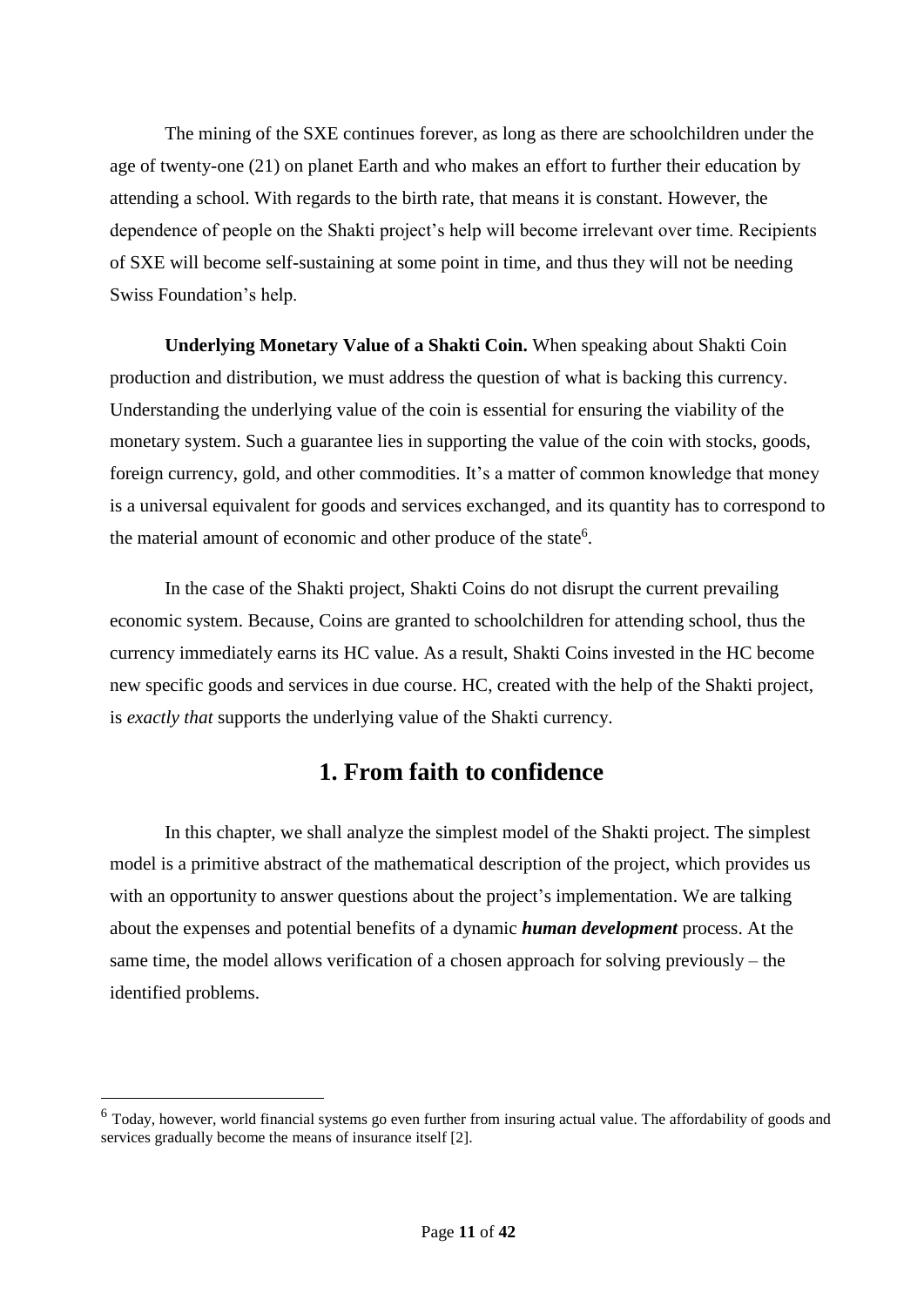#### **1.1. Fundamental premises**

According to the modern primitive-original accumulation theory, there are two components supporting this process: *the capital itself (as a total of goods, property and other assets used for production and reproduction of goods), and the human capital.* Both of these factors are interrelated. Let's look at the nature of such an interrelation, primarily focusing on human capital's influence on material capital.

First, let us recall basic key definitions.

 $\overline{a}$ 

Let us define the *Gross World Product (GWP)* as a sum of all output of the national measures. This reflects the market value of every final product and service produced within a year, in all economic sectors on Earth, with the aim of consumption, export and accumulation, regardless of which nation produced it. In other words, GWP is a total of all GDPs (gross domestic products) of all countries. Let us denote the GWP variable as *W.*

Each individual, possessing different strengths and capabilities, is a growth factor in itself. As a reminder, *human capital* (HC) is the sum of an individual's capacity to work and create material, intellectual, and spiritual value. This is embodied in each and every individual, all over the world. The bigger the HC is, the more capacity there is for that individual to create the abovementioned values on Earth. All of that means more significant GWP growth. This growth may be explained by the expansion in the number of expert employees<sup>7</sup>, and their greater capabilities to adopt discoveries and to create new ones.

Let us designate the overall GWP volume obtained within the year before the Shakti initiative is implemented as  $W_0$ . The size of the global population is  $L_0$ . The  $L_0$  variable in this section will be taken as a constant, i.e.  $L_0 = \text{const.}$ 

 $7$  By the term "employees," we mean all people who are engaged in the production of goods and services – working people, office workers to entrepreneurs and government leaders.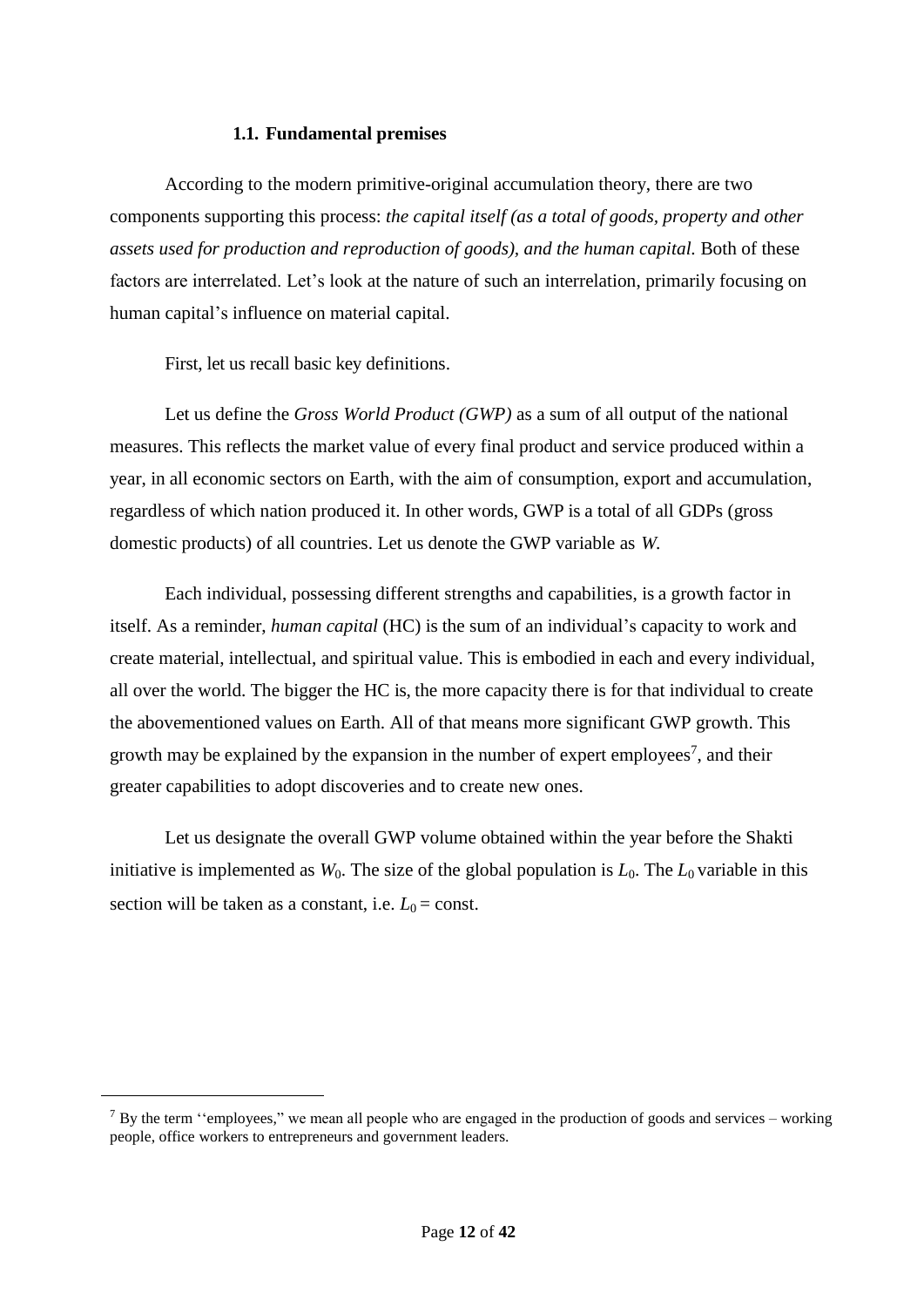#### **1.2. Growth of Human Capital during the Shakti project implementation period<sup>8</sup>**

For various reasons (primarily the lack of necessary qualifications and the lack of facilities for obtaining them), a specific group of the world's population is not fully engaged in the economic cycle. A subset of this group is people under the age of twenty-one, which includes young men and women who either attend an educational institution or fail to attend one due to poverty. We will define this group of the world's citizens as *u.* The total number of people who belong to this group (class frequency) will be defined as *Lu*. This group of population is expressed in the mathematical equation as follows:

$$
L_u = uL_0. \tag{1.1}
$$

The remaining (occupied) population group *La* makes:

$$
L_a = (1 - u)L_0.
$$
 (1.2)

Let us define  $L_a$  as the basic part of human capital. Thus, the entire working population of the planet with all its capabilities – that's HC. The Shakti project implementation is focused on providing a foundation for its growth.

Let us assume that the Shakti project implementation starts from the time point  $t = 0$ . Let us set that time point, which is the duration of the Shakti initiative that will affect the education of all people who can work (*Т* = 20 years). Due to the Shakti initiative implementation (where *t*   $\geq$  *T*, i.e. when the individual reaches the age of 21) the amount of unoccupied population *u* will be decreased at the expense of the gained qualification by people who didn't have an opportunity to gain it earlier due to poverty. Those who obtained such a qualification will be included in the workforce. Among them are those who were able to study even without the Shakti project's contribution. However, the amount of unoccupied population won't decrease to zero. This is explained by the fact that even under the most promising conditions created by the effect of the Shakti there will be subjects who won't be able to work due to illness, caring for sick children and relatives, caring for elders etc., and people who just don't want to work. Let us

l

 $8$  In this paragraph we consider the option of HC development with a constant annual birth rate that is equal to the death rate, taking into the consideration people all over the world.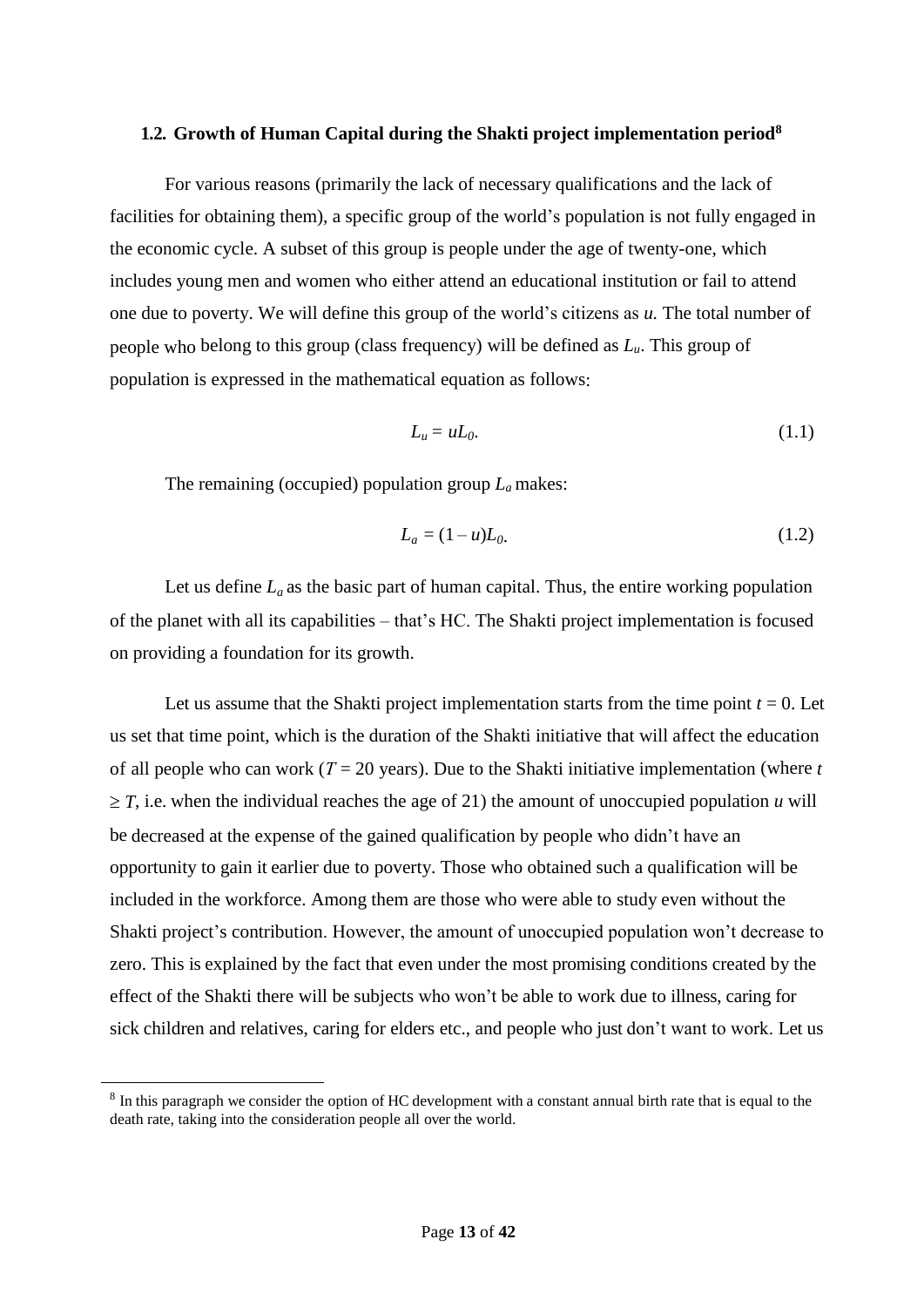define the population group that is not engaged in the workforce even at the time of Shakti project realization as *z*. This is a kind of "dry residue" — it's obvious that  $u > z$ . Over time *T*, the amount of occupied population  $L_z$  will be defined as:

$$
L_z = (1 - z)L_0.
$$
 (1.3)

The  $HC$  increment during the time  $T$  makes  $\Delta L$ , which is expressed in terms of:

$$
\Delta L = L_z - L_a,\tag{1.4}
$$

or using Eq.  $(1.2)$  and  $(1.3)$  as:

$$
\Delta L = (u - z)L_0. \tag{1.5}
$$

Where  $u - z$  – population group engaged in the workforce as a result of the Shakti project's financial contribution. It includes both children who were not able to study because of family poverty and those who came from well-off families. By granting Shakti Coins to all children for attending school, the project does not diminish schoolchildren's active participation at school.

Let us call this variable:

 $\overline{a}$ 

#### *L* as *HC total growth*.

It's as if from the beginning of its implementation (i.e. from the  $t = 0$  moment) the project will cover all people under the age of 21. Then we can say that due to the project, there will be more and more people engaged in the workforce in accordance with the *linear time dependence.* In reality, by the end of the first year of the project, HC will be supplied only with those individuals who have already reached the maximum age of participation in the project. At  $t = 0$ , these individuals were twenty years of age. They were able to study for a brief period less than one year. Thanks to Swiss Shakti Foundation's initiative. Since they have reached the age of 21, they are no longer eligible to receive Shakti's contribution, but they may continue to grow their personal development and their HC index for many years to come<sup>9</sup> with the

<sup>&</sup>lt;sup>9</sup> Certain working individuals under 21 might want to stop working and opt to study to improve their qualification, and they may expect to get financial support from the Shakti project beyond the age of 21. However, Shakti's PoE protocol will not be able to offer support, but in general the tuition fee is so small and they may receive other forms of assistance. The amount of people who'll decide to change their jobs for studying is unlikely to be significant.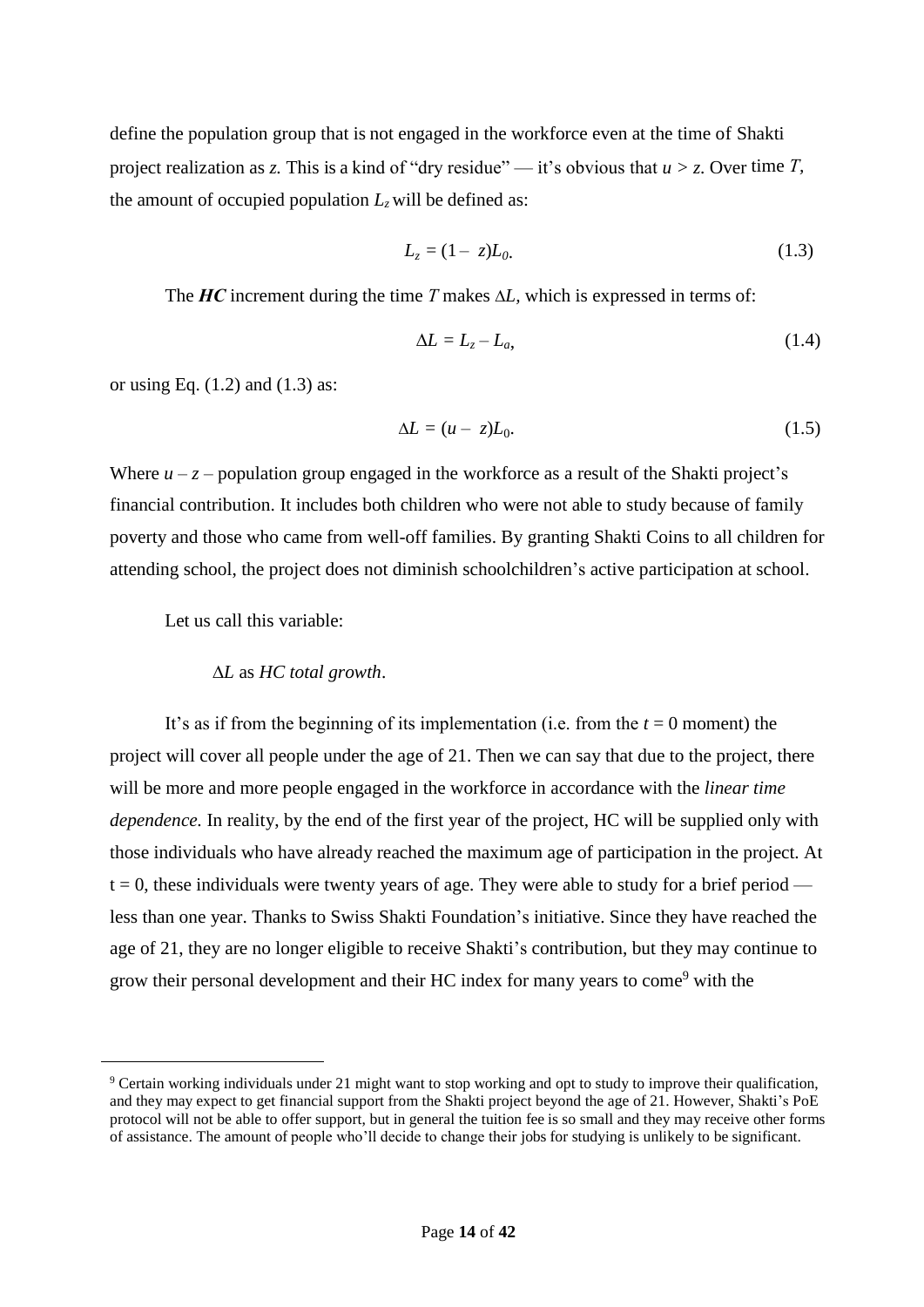motivating influence of the Shakti project.



Figure 1.1**:** Employment of population during the Shakti project implementation — refer to the shaded part.

In Figure 1.1, the situation mentioned above is represented by a diagram. The x-axis demonstrates time, while the y-axis reflects human capital.

The rectangular area *0TCL<sup>а</sup>* shows the number of man-years worked by the first part of HC representatives  $L_a$  during the time of the project's *fixed working pattern* entry ( $t \leq T$ ). It is easy to say, that in irregular working pattern with the time required for project's implementation (where  $t \to T$ ), skills of employees' who replenish main HC, are going to improve due to the more extended period of schooling. The fixed working pattern appears after a while, where  $t =$ *Т*. HC will be replenished annually with a fixed amount of most qualified employees in this mode.

The shaded triangle  $L_aCB$  characterizes global population that gradually enters into the workforce as a result of the Shakti initiative. *ВС* leg length is matched by the HC, *L* variable that has been involved in the workforce by the time Shakti project went into the fixed working pattern. That is the total growth of HC that we get during the Shakti project implementation period. The triangular area *LaВС* corresponds to the man-years worked by all individuals influenced by the Shakti project during the period of its implementation (people who haven't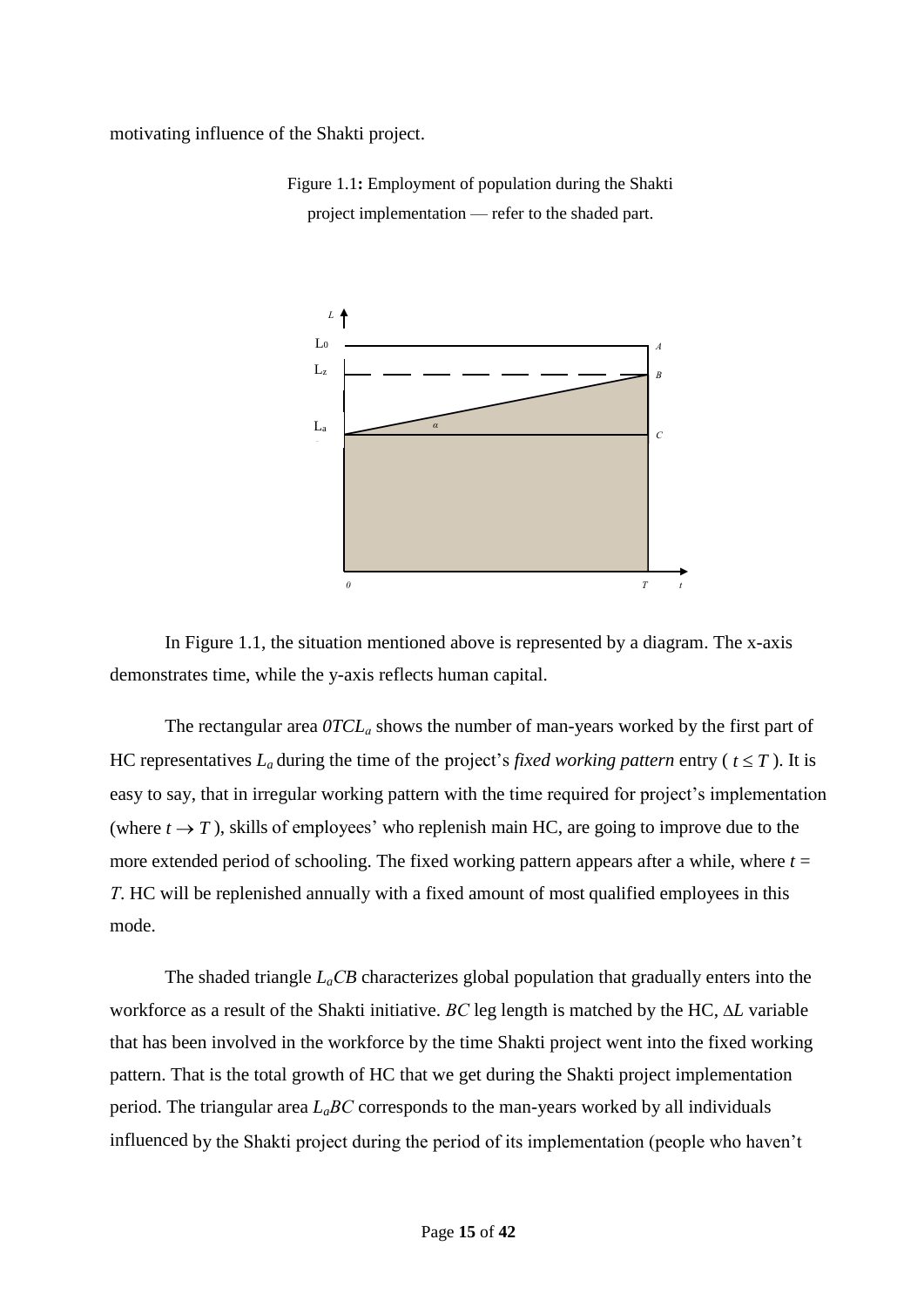reached the age of 21 and who were granted coins for pursuing education).

We assume the global population during the period *T* remains constant. It means that the death rate during the period  $0 < t < T$  equals the birth rate. Children who were born during this period completely compensate for the natural loss of the human population. The Shakti project influenced them as rightful Shakti Coin recipients. However, they are not able to enter the workforce during the Shakti project implementation period as they haven't reached the required age. Such a category of people will replenish HC only from the moment  $t = T$ . The triangular area  $L_a L_z B$  symbolized its dynamics during the interval  $0 < t < T$ .

Consequently, not only those who start working during the implementation period use financial contributions but also those who won't reach 21 during the time  $T$ — thus, these financial contribution is spread throughout the program. These are people who were born during the time  $0 < t < T$ . The triangular area  $L_a L_z B$  characterizes its number.

Therefore, the number of recipients who received money from the Shakti project during its implementation period is proportional to the rectangular area  $L_a L_z BC$ .

White rectangle  $L_2L_0AB$  symbolizes unavoidable losses of working man-years that were caused by the existence of "dry residue." Interval *L*z*L*<sup>0</sup> stands for the "dry residue" itself, i.e. for the number of people who are not captured or occupied to work or study.

Inclined line  $L_a B$  (the rectangle's diagonal  $L_a L_z BC$ ) separates the part of the population (shaded triangle *LaВС*) which is involved in the workforce through the Shakti initiative (created human capital) from the part of the population that is being educated but hasn't been a part of the workforce during the time of the Shakti project implementation. These are people under 21 (white triangle *LaLzВ*).

We are interested in line  $L_a B$ , which pulls these triangles apart so far as its equation defines the *laws of created human capital production*. This equation takes the form:

$$
L(t) = L_a + \tan(a)t. \tag{1.6}
$$

Considering that  $tan(\alpha) = BC/L_a C$ , we obtain: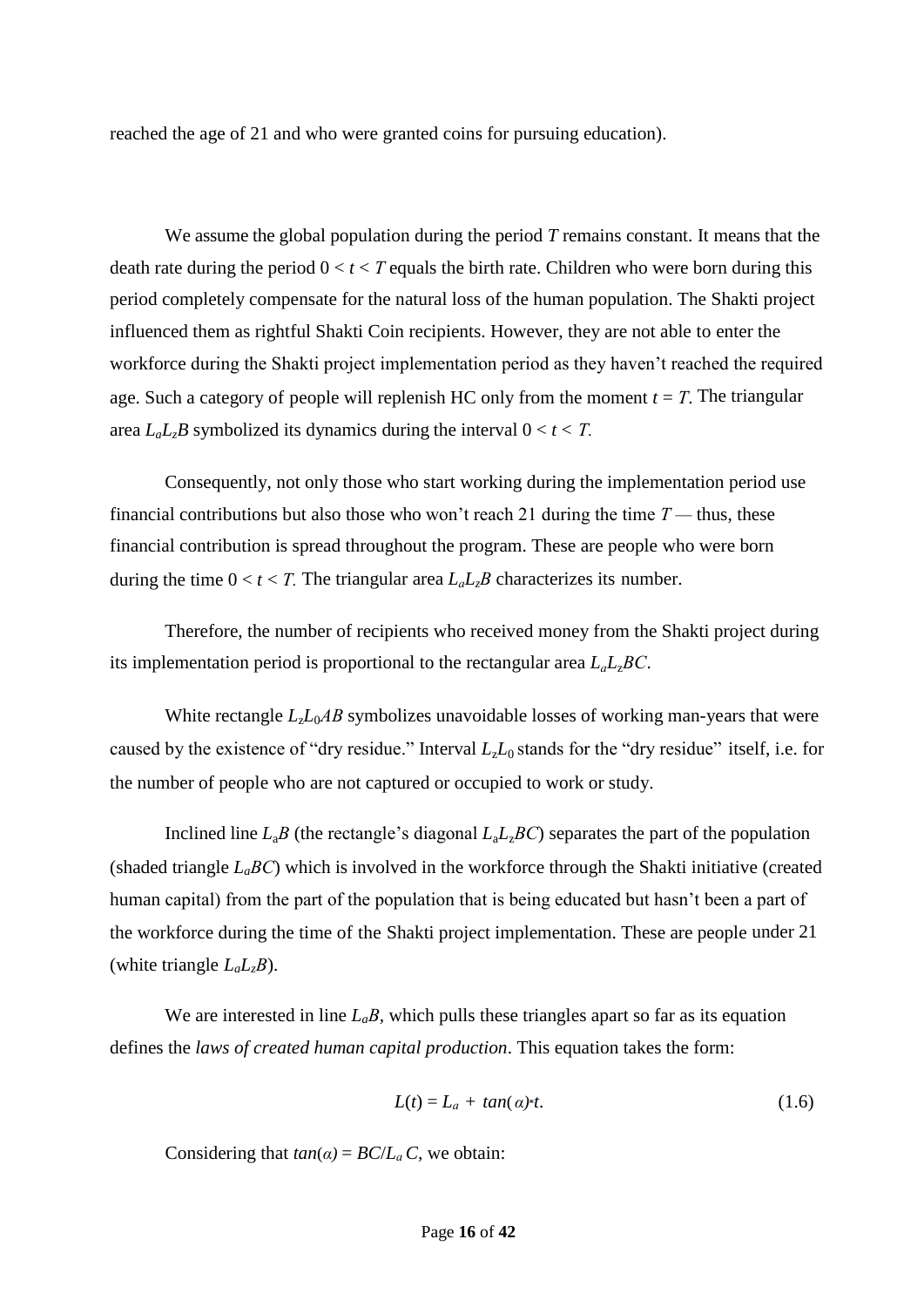$$
L(t) = L_a + \frac{BC}{L_a c} t. \tag{1.7}
$$

or

$$
L(t) = L_a + \frac{L_z - L_a}{T}t.
$$
\n(1.8)

Which is the constant, *b*:

$$
b = \frac{L_z - L_a}{T} \tag{1.9}
$$

We get for the time interval  $0 \le t \le T$  human capital variable ascends according to the linear equation:

$$
L(t) = L_a + bt.
$$
\n<sup>(1.10)</sup>

The influence of the Shakti project caused this motion at the stage of its implementation. When  $t = T$  all HC is expressed as:

$$
L(T) = L_a + bT. \tag{1.11}
$$

It should be noted, according to the abovementioned reasoning, there is an equation:

$$
\Delta L = bT. \tag{1.12}
$$

Let us go back to the formula  $(1.4)$ . Variable  $\Delta L$  covers all children, i.e. those who were not able to undertake schooling due to family poverty, as well as those who came from well-off families. Let us define part of the HC total growth  $\Delta L$ , which was created specifically due to the Shakti project out of people who came from disadvantaged families as *s*.

This number, we shall define as  $\Delta L$ <sub>s</sub>. This variable is expressed as follows:

$$
\Delta L_s = s \Delta L. \tag{1.13}
$$

The increment  $\Delta L_s$  — let's call *HC Shakti-growth*. Obviously, this is the incremental cost of education when it comes to the  $\Delta L$ . Although when doing research on the influence that the Shakti project has on GWP and its components, it is necessary to use only variable  $\Delta L_s$ .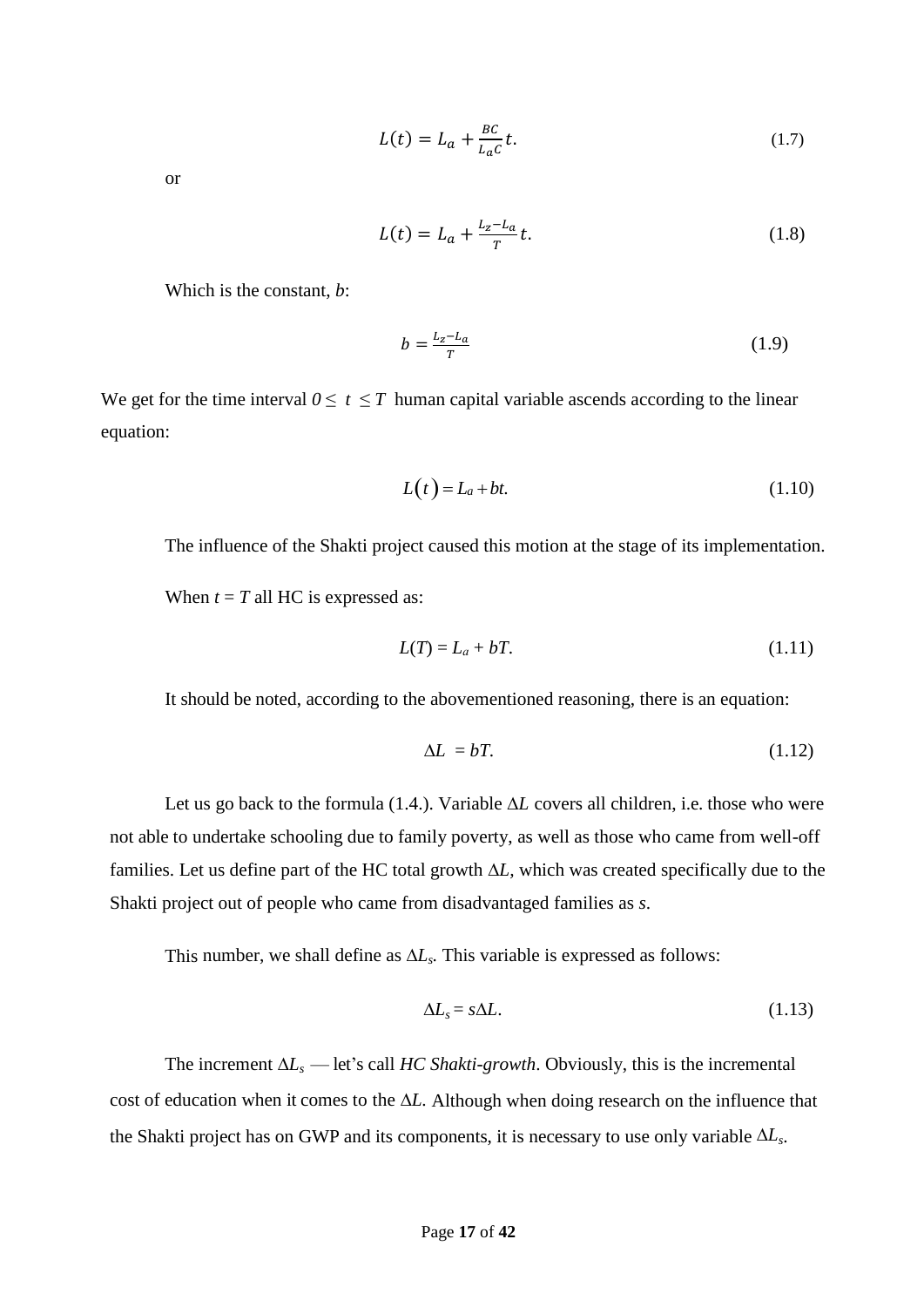#### **1.3. Cash expenditures during the Shakti project implementation**

Let us assume that  $m - i$  is the currency unit granted to one student for attending school for one day. It is expected that all schoolchildren start attending school at the beginning of the Shakti project implementation. Thus, all of them will form HC total growth  $L_z - L_a$  in future and daily costs of Shakti Coins  $d_0$  can be considered as a constant:

$$
d_0 = m \cdot (L_z - L_a) \tag{1.14}
$$

or

$$
d_0 = m\Delta L.\tag{1.15}
$$

Let  $t -$  be a certain day, counting from the beginning of Shakti project implementation.

The number of Shakti Coins spent during the period is going to be:

$$
S_0(t) = 365 \cdot m \cdot \Delta L \cdot t,\tag{1.16}
$$

where time *t* is measured in years.

The number of currency units *М*0, granted to participants during the time *t,* it is proportional to the man-years of all the participants studying (rectangle area *LuLzВС*), and it is expressed as follows:

$$
M_0 = 365 \cdot m \cdot \Delta L \cdot T. \tag{1.17}
$$

#### **1.4. About Shakti project influence on GWP growth**

Let us analyze how GWP varied due to the implementation of the Shakti project. Let us recollect — we have defined, *W*0, in the previous year of Shakti project and the *HC* variable equals to *L<sup>а</sup>* at the time of commencement.

Let us define GWP accounted for by the one working individual as *w.* We consider this variable to be average. In the year preceding the project's implementation, it makes: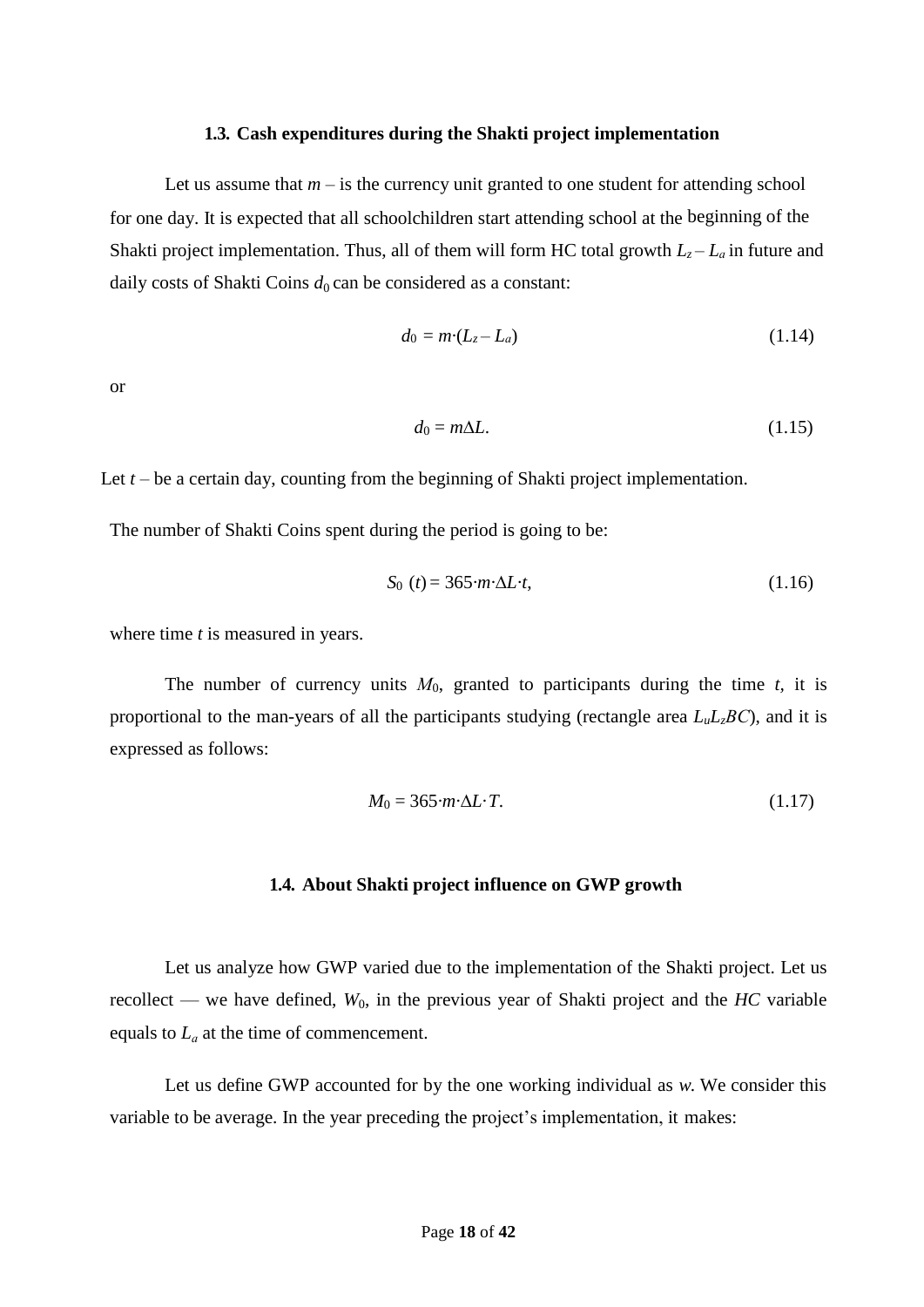$$
w = W_0 / L_a.
$$
 (1.18)

The HC growth during the Shakti project implementation leads to GWP variable increasing: the more employees are there, the bigger the GWP is.

As HC grows as per the Eq. (1.10), during the  $0 < t < T$  variation:

the period we have the following GWP temporal:

$$
W(t) = W_0 + wbt. \tag{1.19}
$$

That is the law of GWP changing influenced by the Shakti project during the time of its implementation.

When,  $t = T$ , at that moment GWP variable reaches the value of:

$$
W_T = W_0 + wbT. \tag{1.20}
$$

Thus GWP growth  $\Delta W$  for the moment *T* comprises:

$$
\Delta W = W_T - W_0 = w bT. \tag{1.21}
$$

Total of goods, property and other assets we call *the product*. World product growth

*P<sub>T</sub>* only during the *T* period of Shakti project implementation is defined by the triangle area

 $L_a BC^{10}$ , which is depicted by GWP figure. It is defined as:

$$
P_T = \frac{1}{2} w \cdot \Delta L \cdot T \tag{1.22}
$$

Let us assume that *G* is a GWP growth ratio which occurs during Shakti project implementation. In that case:

$$
G=\Delta W/W_0.
$$

 $\overline{a}$ 

<sup>&</sup>lt;sup>10</sup> The area of each triangle is equal to one-half the area of the parallelogram.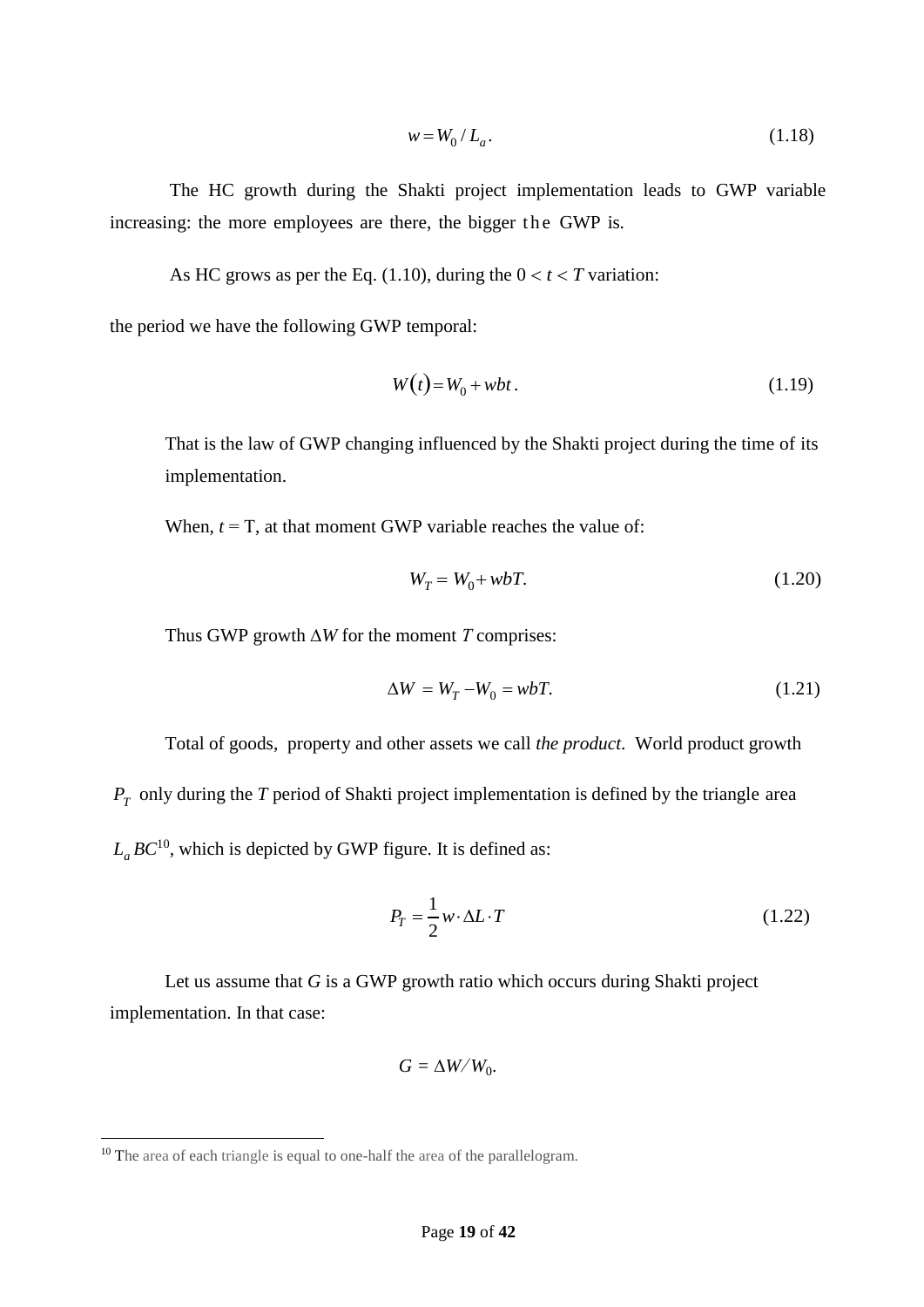### **Example 1**

Let us analyze the example of calculation of results obtained from Shakti project implementation. Let us define the following using the data:

GWP (in 2018) amounts to  $W_0 = 84,840$  billion USD.

The Global population in 2018 is 7.7 billion people.

The amount of people who are not engaged in the economic cycle ("dry residue") in 2018 is 3 billion people.

Let's *assume* the number of students (recipient of Shakti Coins) is going to be 2 billion people.

*Т* = 20 years; *m* = 1

For main human capital we have:

 $L_u = 7.7 - 3 = 4.7$  (billion people).

Let us *assume* that all educated people resulting from the Shakti project, will start working. That is total human capital growth *L* during the time *Т,* i.e.:

 $\Delta L = 2$  billion people In that time, 20 years, the "dry residue" will be reduced to:

 $3 - 2 = 1.2$  (billion people).

Then

$$
L_z = 7.7 - 1.2 = 6.5
$$
 (billion people).

According to (1.9), we have:

$$
b = \frac{6.5 - 4.7}{20} = \frac{1.8}{20} = 0.09
$$
 (billion people) / year.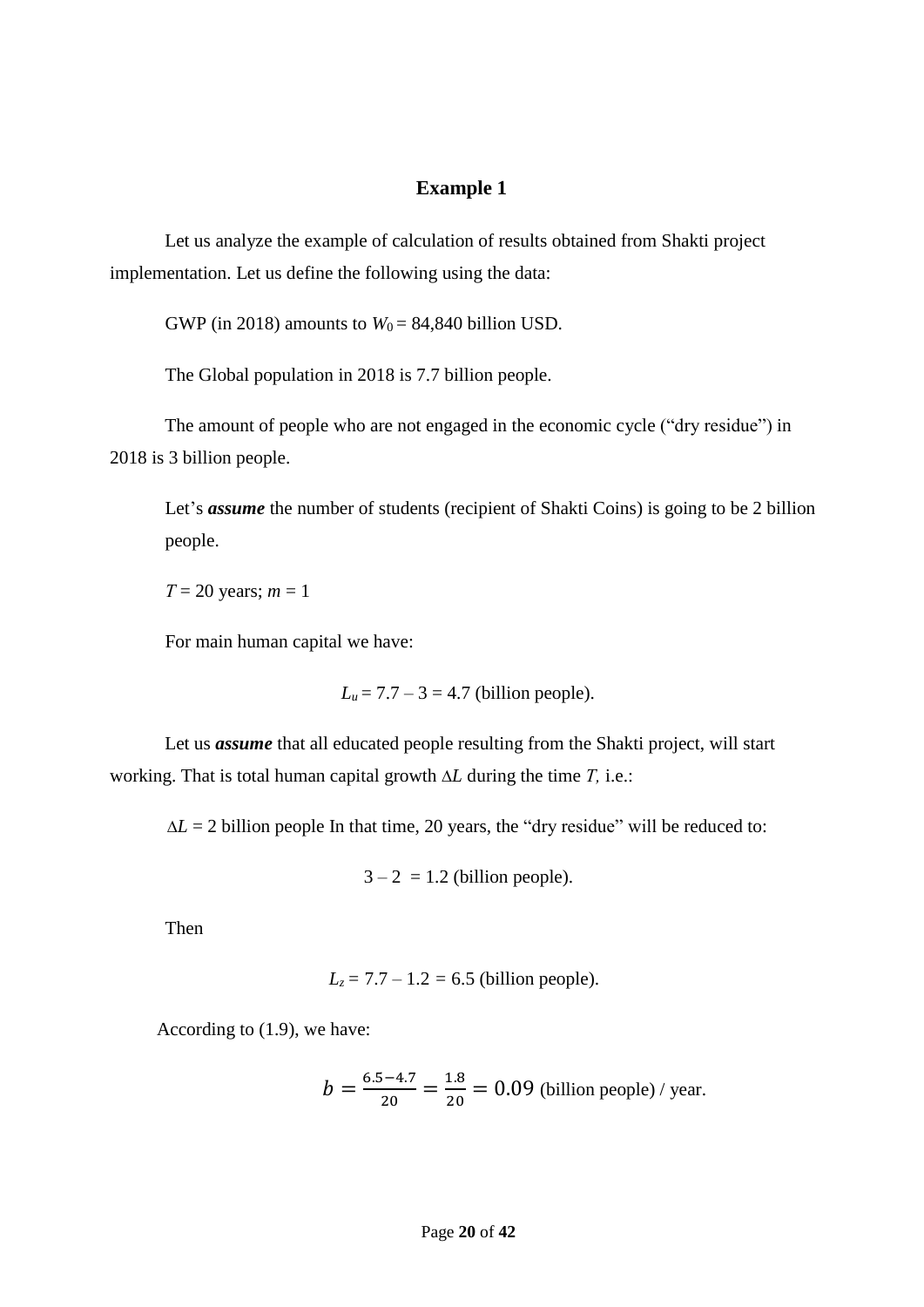According to Eq. (1.17) education costs for 20 years are going to be:

Where  $T = 20$ ;  $m = 1$ ;  $\Delta L = 2$ ;

$$
M_0 = 365.2.20 = 14,600 \text{ (billion Shakti Coins)}.
$$
 (1.23)

According to Eq. 1.18, the actual GWP per working individual on an annual basis (*Lu =* 4.7 billion) is:

$$
w = \frac{84,840}{4.7} = 18,051 \text{ (USD/person)}.
$$
 (1.24)

GWP growth during Shakti project implementation in accordance with Eq. 1.19 is expressed in terms of:

$$
W(t) = 84,840 + 18,051 \cdot 0.09 \cdot t
$$

or

$$
W(t) = 84,840 + 1,625 \cdot t.
$$

Within 20 years (at the time of project's transition into the fixed working pattern)

GWP will make:

$$
W(20) = 84,840 + 1,625 \cdot 20 = 117,332
$$
 (billion USD). (1.25)

Thus, GWP total growth  $\Delta W$  during Shakti project implementation equals:

$$
\Delta W = W (20) - W_0 = 117,332 - 84,840 = 32,492 \text{ (billion USD)},
$$

and its growth ratio is expressed in terms of formula (1.23) as:

$$
G = \frac{32,492}{84,840} = 0.383
$$

As an example, we can say that after three (3) years of project's fixed working pattern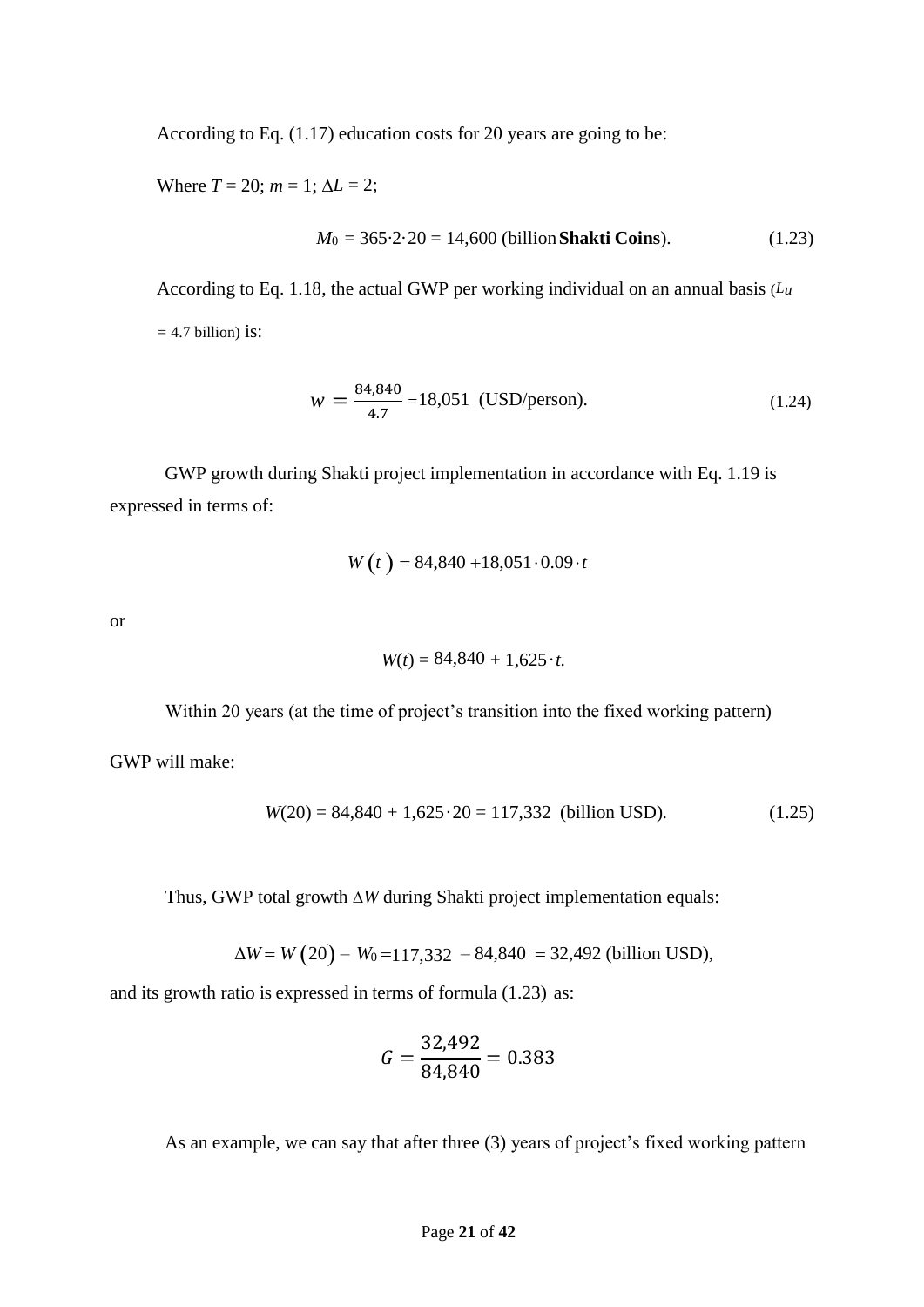(for  $t > 20$  years) total GWP growth will make a variable  $P$  which will be expressed as follows:

$$
P = 3\Delta W = 3 \cdot 32,492 = 97,476
$$
 (billion USD),

i.e. , which exceeds the 2018 GWP. That means the following:

In 2018, the GWP was  $W_0 = 84,840$  billion USD. In 20 years, the project entered into a fixed working pattern and started giving an annual GWP growth of 32,492 billion USD. Thus, from the period of 2037 to 2039, the world's product growth *P* will grow to 97,476 billion USD in total.

Let us analyze first the extent of the world productivity will be impacted during the project's implementation phase. Let us remind that  $\Delta L = 2$  billion people, while the variable *w*  $= 18,051$  USD/person. Then, in accordance with Eq. (1.22) we have:

$$
P_T = 0.5 \cdot 18,051 \cdot 2 \cdot 20 = 361,020
$$
 (billion USD).

Now, during the project implementation period, world product will increase to 361,020 billion USD. By virtue of the fact that  $W_0 = 84,840$  billion USD, we may predicate that Shakti project implementation process itself in 20 years will bring profit *D* is four times larger than 2018 GWP. Indeed:

$$
D = \frac{P_T}{W_0} = \frac{361,020}{84,840} = 4.23
$$

The results presented above demonstrate how the Shakti project evolves during the implementation phase, *the variables* — the general behaviour of the human changes as the financial condition changes, and how it will impact the global GWP and the HC growth directly. However, the total HC growth includes all people under 21. These are both children from well-off families and children who came from disadvantaged families. Speaking about the benefits of Shakti project implementation, we need to consider the effect of children from underprivileged families entering HC. For this purpose, we need to separate a component which appears *because of* the Shakti project implementation from general characteristics. Thus, we need to replace total HC growth  $\Delta L$  obtained in the abovementioned formulas with Shaktigrowth  $\Delta L_s$  according to the Eq. (1.13), i.e. with variable  $\Delta L_s = s \Delta L \cdot S$  – stands for total HC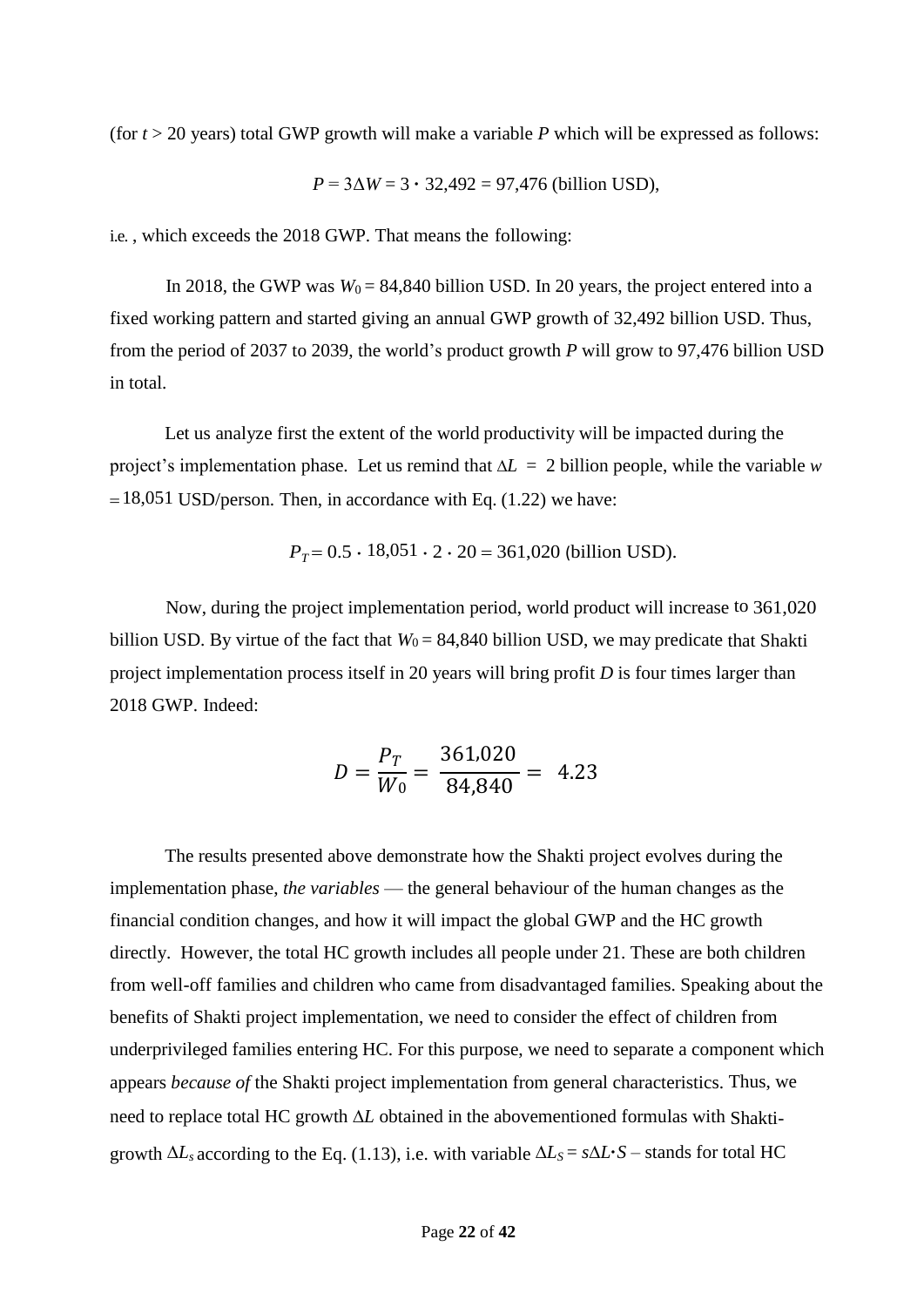''born'' — growth created by the participation of people from the disadvantaged families *only*, otherwise will continue to remain as ''dry residu'' unless and until an entity is able add "Shakti" to them.

After replacing  $\Delta L$  with  $\Delta L$ <sub>*S*</sub>, we obtain the following results:

During the time interval,  $0 < t < T$  following linear law:

Shakti-HC grows in accordance with the following Eq.:

$$
L_S(t) = L_a + sbt. \tag{1.26}
$$

Shakti-HC is the created human capital resulting from the Shakti project during its implementation period:

$$
\Delta L_{\rm S} = s \Delta L. \tag{1.27}
$$

The laws of the Shakti-GWP growth due to the Shakti project initiative during the time interval,  $0 < t < T$ , is expressed as:

$$
WS (t) = W0 + swbt.
$$
 (1.28)

The Shakti-GWP growth during the time, *T,* equals:

$$
\Delta W_S(T) = W_S(T) - W_0 = swbT. \tag{1.29}
$$

GWP variable that was created due to the Shakti-GWP growth  $\Delta W_S(T)$  during time *T,* is expressed as:

$$
W_S(T) = W_0 + swbT.
$$
\n
$$
(1.30)
$$

Shakti-world product growth  $P_{TS}$  during Shakti project implementation period *T* is expressed as:

$$
P_{TS} = sP_T. \tag{1.31}
$$

Let us present results  $(1.26) - (1.31)$  numerically.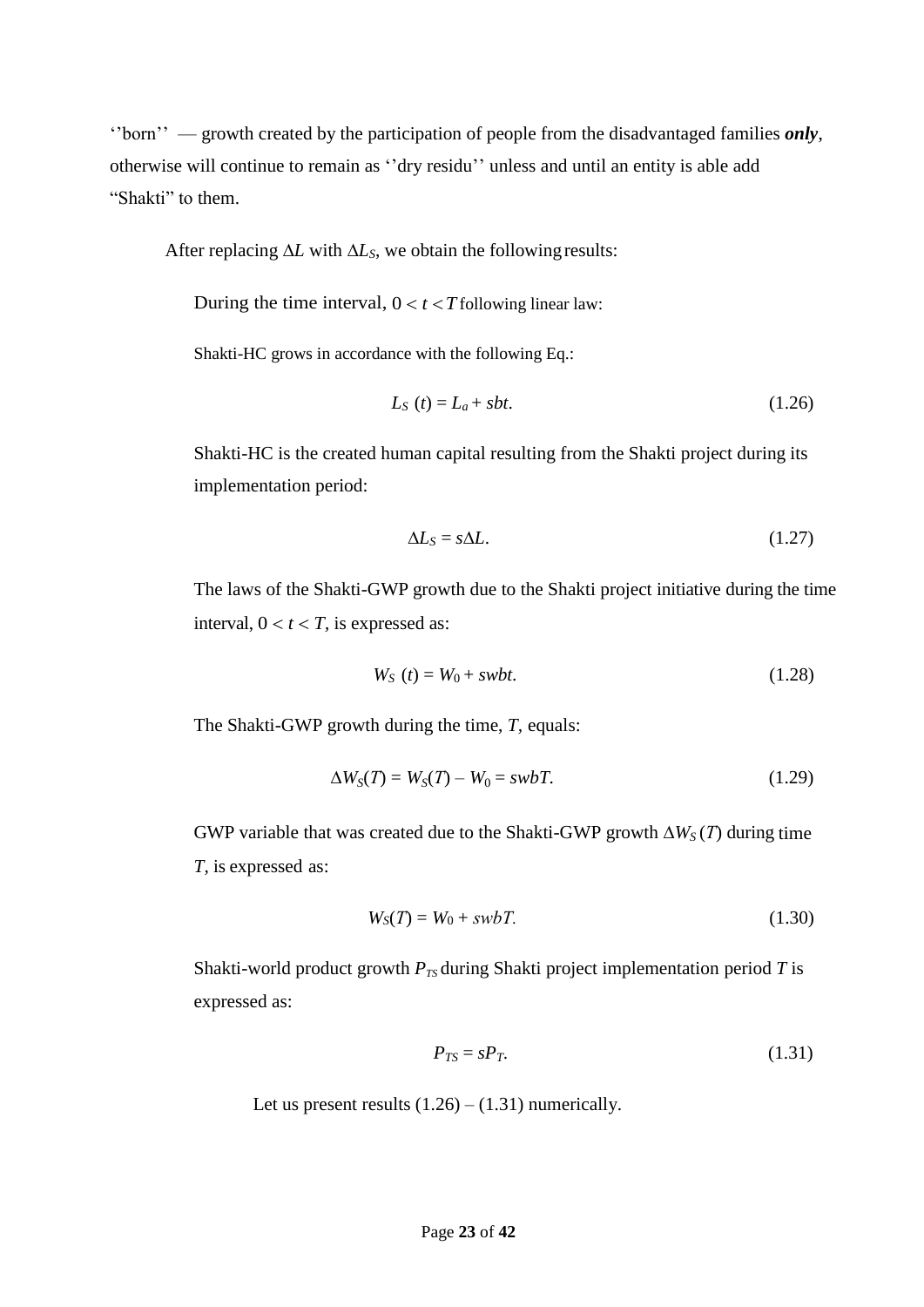#### **Example 2**

We shall use the result that we obtained in the previous example as an initial data. When defining variable *s*, we will rely upon the fact that 50% out of 2.7 billion children do not participate in the Shakti project at all, i.e.  $s = 0.5$ .

The Shakti-HC variable created during the time  $0 < t < T$  is expressed as:

$$
\Delta L_s = 0.5 \cdot 2.7 = 1.325
$$
 (billion people), (1.32)

its growth is defined with the Eq. (1.26):

$$
L_S(t) = 4.7 + 0.5 \cdot 0.09 \cdot t. \tag{1.33}
$$

or

$$
L_S(t) = 4.7 + 0.045 \cdot t. \tag{1.34}
$$

Law of Shakti-GWP growth during the period  $0 < t < T$  is expressed as per Eq. (1.30):

$$
WS (t) = 84,840 + 0.5 \cdot 18,051 \cdot 0.09 \cdot t
$$
 (1.35)

or

$$
WS (t) = 84,840 + 812 \cdot t \tag{1.36}
$$

**Shakti-GWP growth** —  $\Delta W_S(20)$  during implementation of the project equals, as defined previously  $(\Delta W_S(T) = W_S(T) - W_0 = swbT = W(20) - W_0 = 117,332 - 84,840 = 32,492$ (billion USD)):

$$
\Delta W_S(20) = 0.5 \cdot 32{,}492 = 16{,}246 \text{ (billion USD)}.
$$
 (1.37)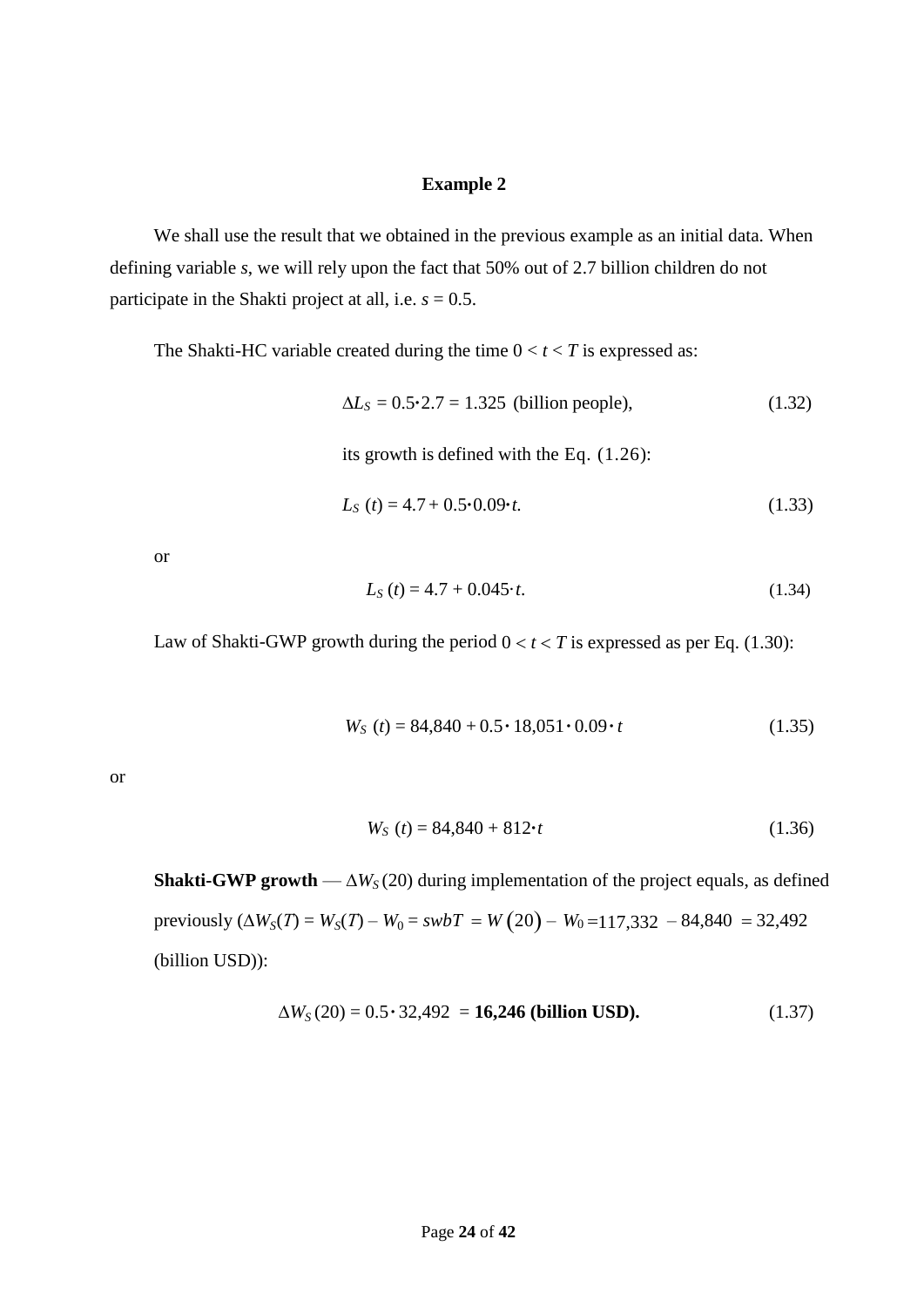As defined previously, the World product growth  $P_T$  during the period  $T$  of Shakti project implementation is defined by the triangle area *L<sup>a</sup> BC.* 

$$
P_T = \frac{1}{2} w \cdot \Delta L \cdot T
$$

When it comes to Shakti-growth of world capital  $P_{TS}$  during the time of the project implementation period *Т* is expressed as:

$$
P_{TS} = 0.5 \cdot 361,020 = 180,510 \text{ (billion USD)}.
$$
 (1.38)

Let us define the cost of the education for the abovementioned category. By using the result of example 1, we recall Eq. (1.23):

$$
M_0 = 0.5 \cdot 14,600 = 7,300 \text{ (billion Shakti coin)}.
$$
 (1.39)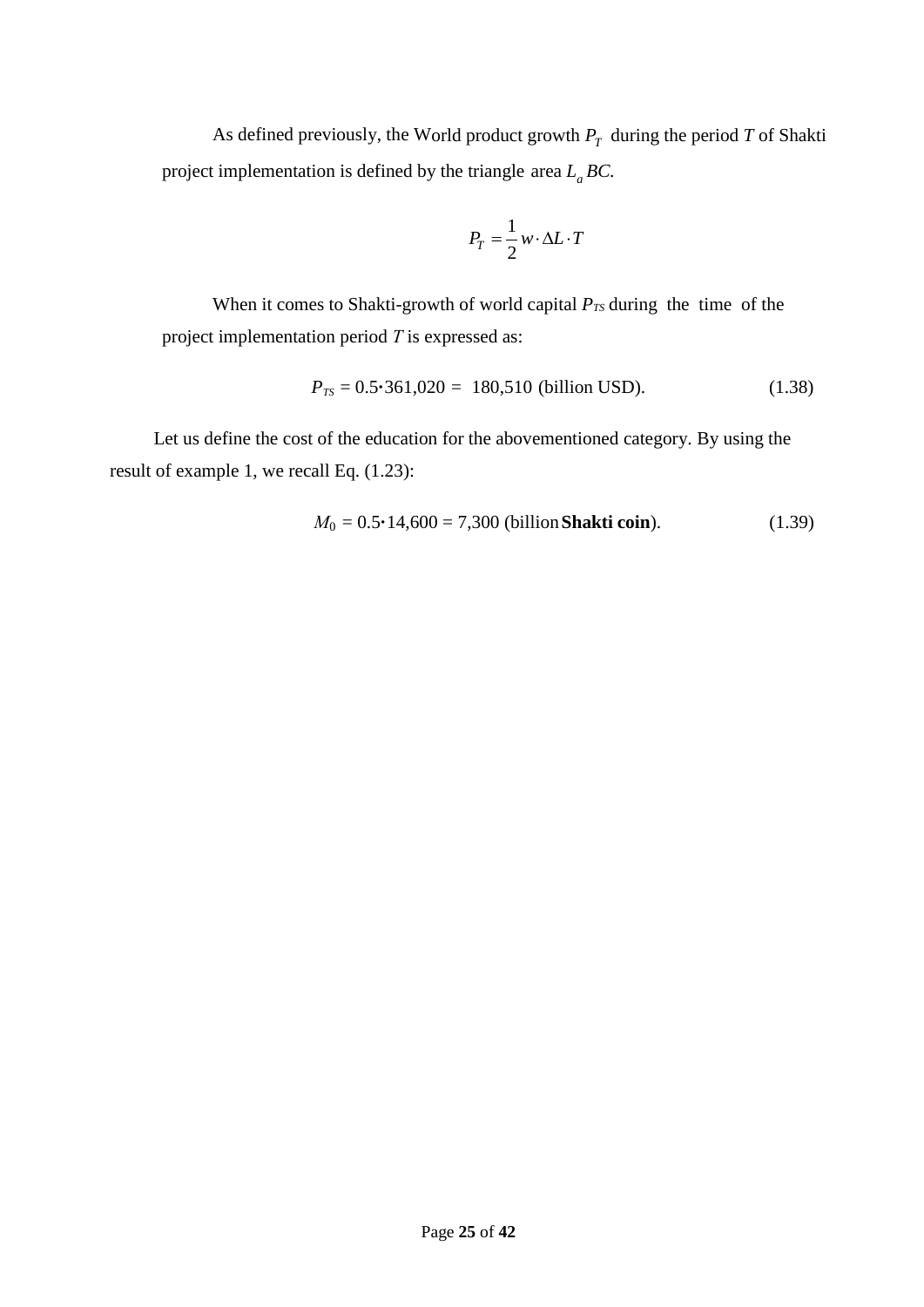## **2. The Modified model of Shakti project implementation**

### **2.1. What is the modification of a model?**

While developing the simplest model of Shakti project implementation, we have taken the world's population  $L_0$  as a constant function ( $L_0$  = const) during the whole time of implementation  $T = 20$  years. In the following section we will take  $L_0$  as the one that is dependent on time. Human population growth can be seen on all stages of its development as there are natural reasons for it. Looking at the world's population growth dynamics after World War II, one can notice stable growth in the human population. The post-war period is free from vast natural and social disasters, and one can extend that assumption to the Shakti project implementation period. This is despite the arms race, it also can be marked by social evolution and human orientation in general. As a result, it is relatively homogeneous in terms of evolutionary dynamics of humanity's development.

What is this dynamics?

In paper [3] world population is presented in Table 2.1 (starting from 1951).

| Year Population    | <b>Population growth</b> |
|--------------------|--------------------------|
| 1951 2 540 807 495 | $N/A$ %                  |
| 1952 2 586 957 085 | 1.82 %                   |
| 1953 2 632 787 502 | 1.77 %                   |
| 1954 2 678 896 551 | 1.75 %                   |
| 1955 2 725 766 615 | 1.75 %                   |
| 1956 2 773 762 631 | 1.76 %                   |
| 1957 2 823 131 978 | 1.78 %                   |

Table**:** 2.1 History of world population changes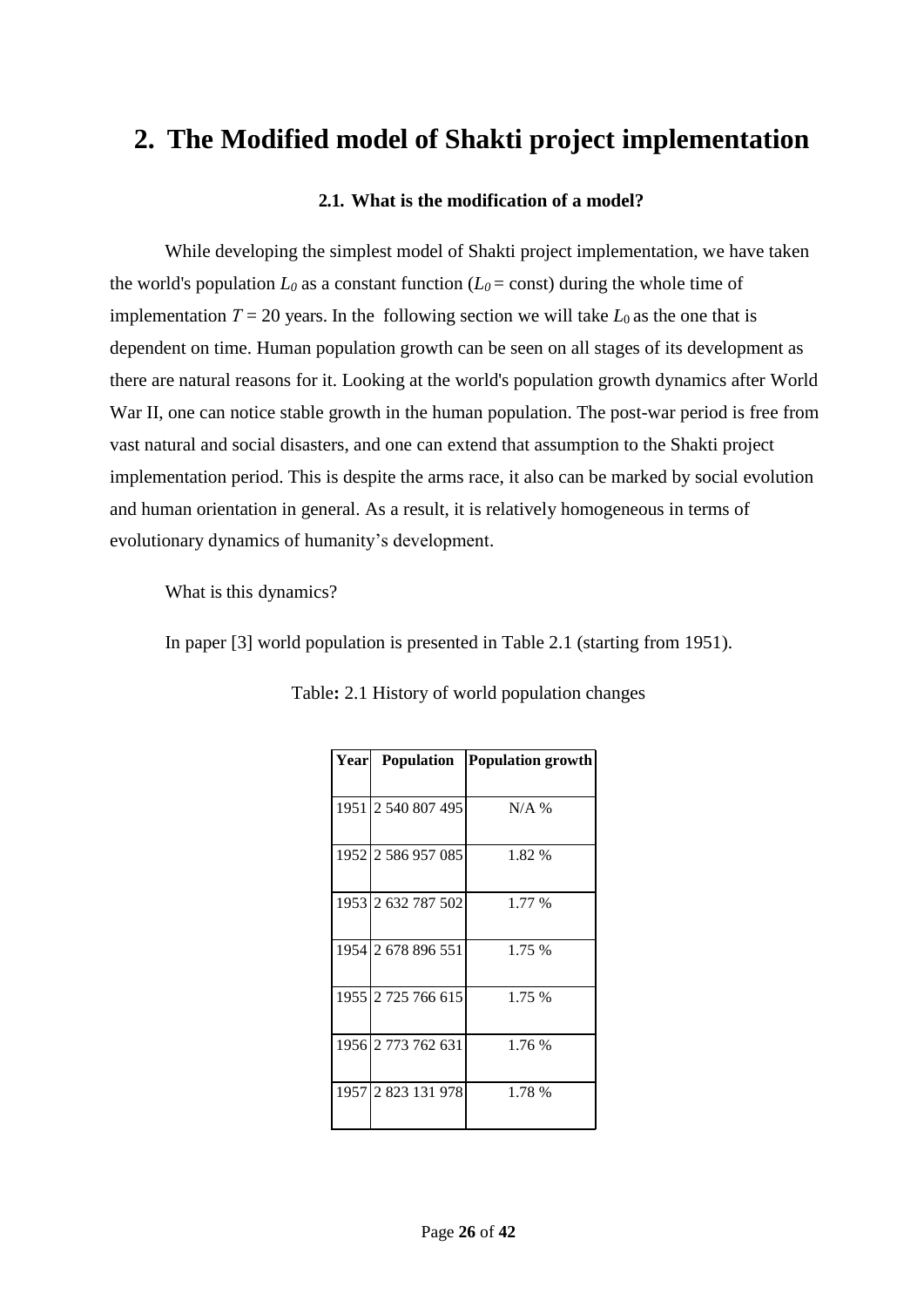| 1958 2 874 013 095 | 1.80 % |
|--------------------|--------|
| 1959 2 926 452 535 | 1.82 % |
| 1960 2 981 394 663 | 1.88 % |
| 1961 3 036 978 803 | 1.86 % |
| 1962 3 094 237 385 | 1.89 % |
| 1963 3 153 380 494 | 1.91 % |
| 1964 3 214 727 506 | 1.95 % |
| 1965 3 278 555 015 | 1.99 % |
| 1966 3 345 008 017 | 2.03 % |
| 1967 3 414 025 267 | 2.06 % |
| 1968 3 485 254 803 | 2.09 % |
| 1969 3 558 117 546 | 2.09 % |
| 1970 3 632 007 495 | 2.08 % |
| 1971 3 706 609 481 | 2.05 % |
| 1972 3 781 872 344 | 2.03 % |
| 1973 3 857 602 433 | 2.00 % |
| 1974 3 933 417 605 | 1.97 % |
| 1975 4 008 989 361 | 1.92 % |
| 1976 4 084 105 387 | 1.87 % |
| 1977 4 158 756 254 | 1.83 % |
| 1978 4 233 302 166 | 1.79 % |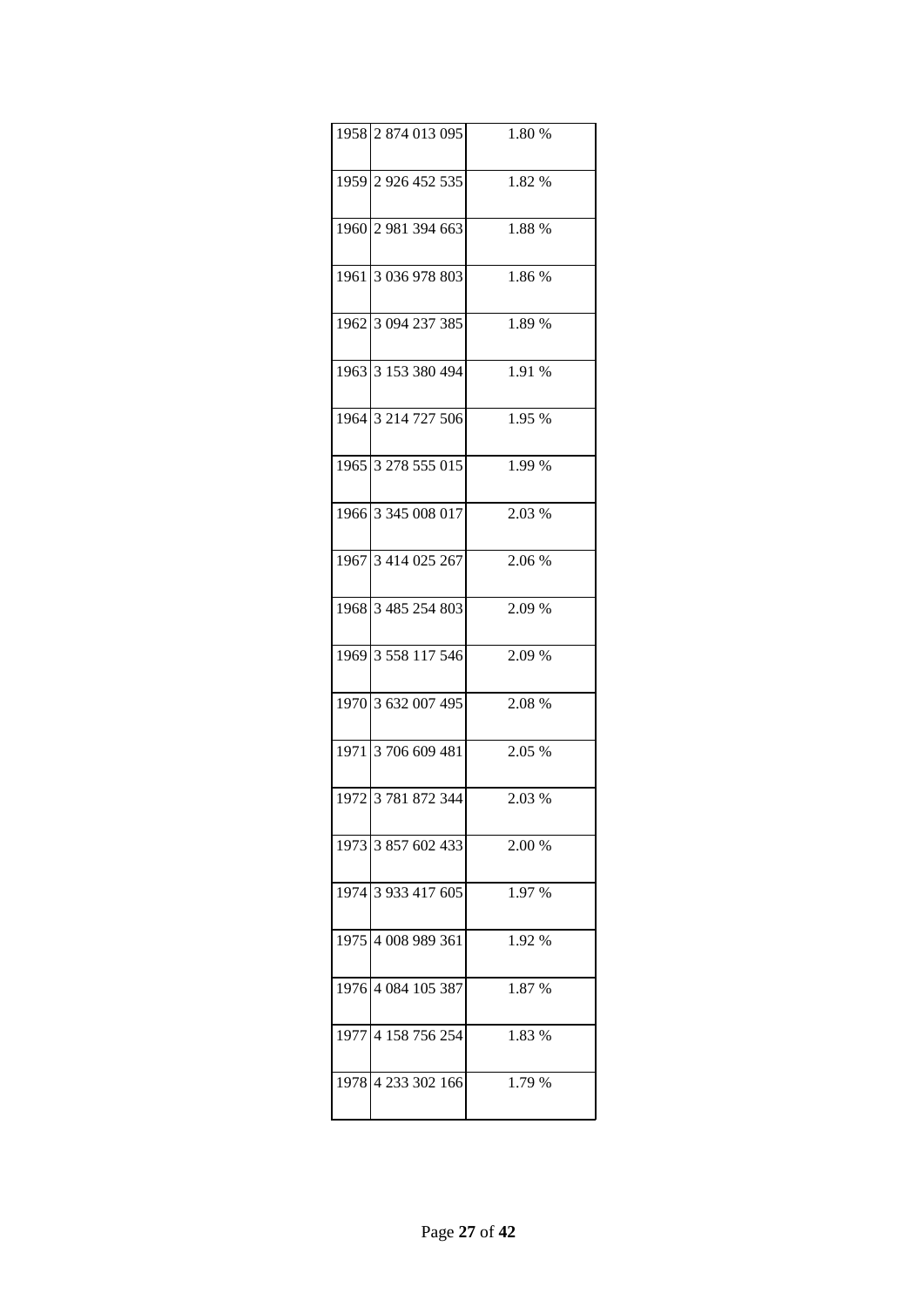| 1979 4 308 410 980 | 1.77 % |
|--------------------|--------|
| 1980 4 384 771 573 | 1.77 % |
| 1981 4 462 682 114 | 1.78 % |
| 1982 4 542 088 143 | 1.78 % |
| 1983 4 623 131 680 | 1.78 % |
| 1984 4 706 216 901 | 1.80 % |
| 1985 4791 660 298  | 1.82 % |
| 1986 4 898 970 836 | 2.24 % |
| 1987 4 989 616 230 | 1.85 % |
| 1988 5 081 956 782 | 1.85 % |
| 1989 5 174 616 988 | 1.82 % |
| 1990 5 266 183 401 | 1.77 % |
| 1991 5 355 950 662 | 1.70 % |
| 1992 5 443 722 939 | 1.64 % |
| 1993 5 529 621 549 | 1.58%  |
| 1994 5 613 760 957 | 1.52 % |
| 1995 5 696 335 791 | 1.47 % |
| 1996 5 777 414 187 | 1.42 % |
| 1997 5 856 964 684 | 1.38 % |
| 1998 5 935 153 167 | 1.33 % |
| 1999 6 012 508 224 | 1.30 % |
| 2000 6 089 825 349 | 1.29 % |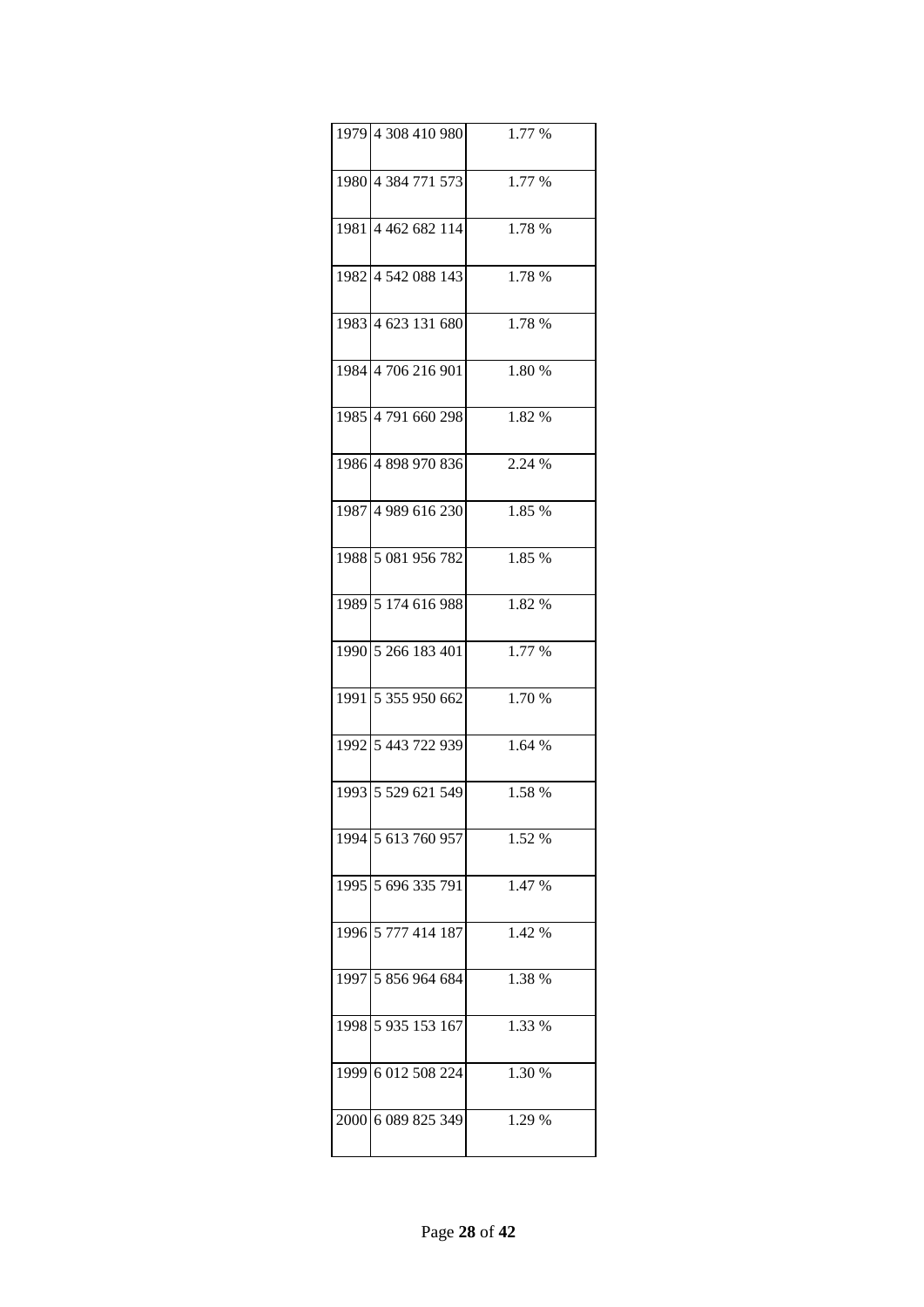| 2001 6 167 406 568 | 1.27 % |
|--------------------|--------|
| 2002 6 245 218 155 | 1.26 % |
| 2003 6 323 402 931 | 1.25 % |
| 2004 6 402 104 428 | 1.24 % |
| 2005 6 481 482 361 | 1.24 % |
| 2006 6 561 634 842 | 1.24 % |
| 2007 6 642 621 707 | 1.23 % |
| 2008 6 724 367 437 | 1.23 % |
| 2009 6 806 802 897 | 1.23 % |
| 2010 6 889 811 477 | 1.22 % |
| 2011 6 973 271 757 | 1.21 % |
| 2012 7 057 184 484 | 1.20 % |
| 2013 7 141 539 483 | 1.20 % |
| 2014 7 226 154 730 | 1.18%  |
| 2015 7 310 679 524 | 1.17%  |
| 2016 7 397 776 362 | 1.19 % |
| 2017 7 586 520 598 | 1.20 % |
| 2018 7 576 951 385 | 1.21 % |

**Note**: Information in Table 2.1 is presented as of January 1 of the corresponding year. Ref: https://countrymeters.info/ru/World/

Information in Table 2.1 can be used to forecast a number of Earthmen beyond the years of 2018. And such a representative sample guarantees the stability of forecast results.

## **2.2. Natural population growth consideration**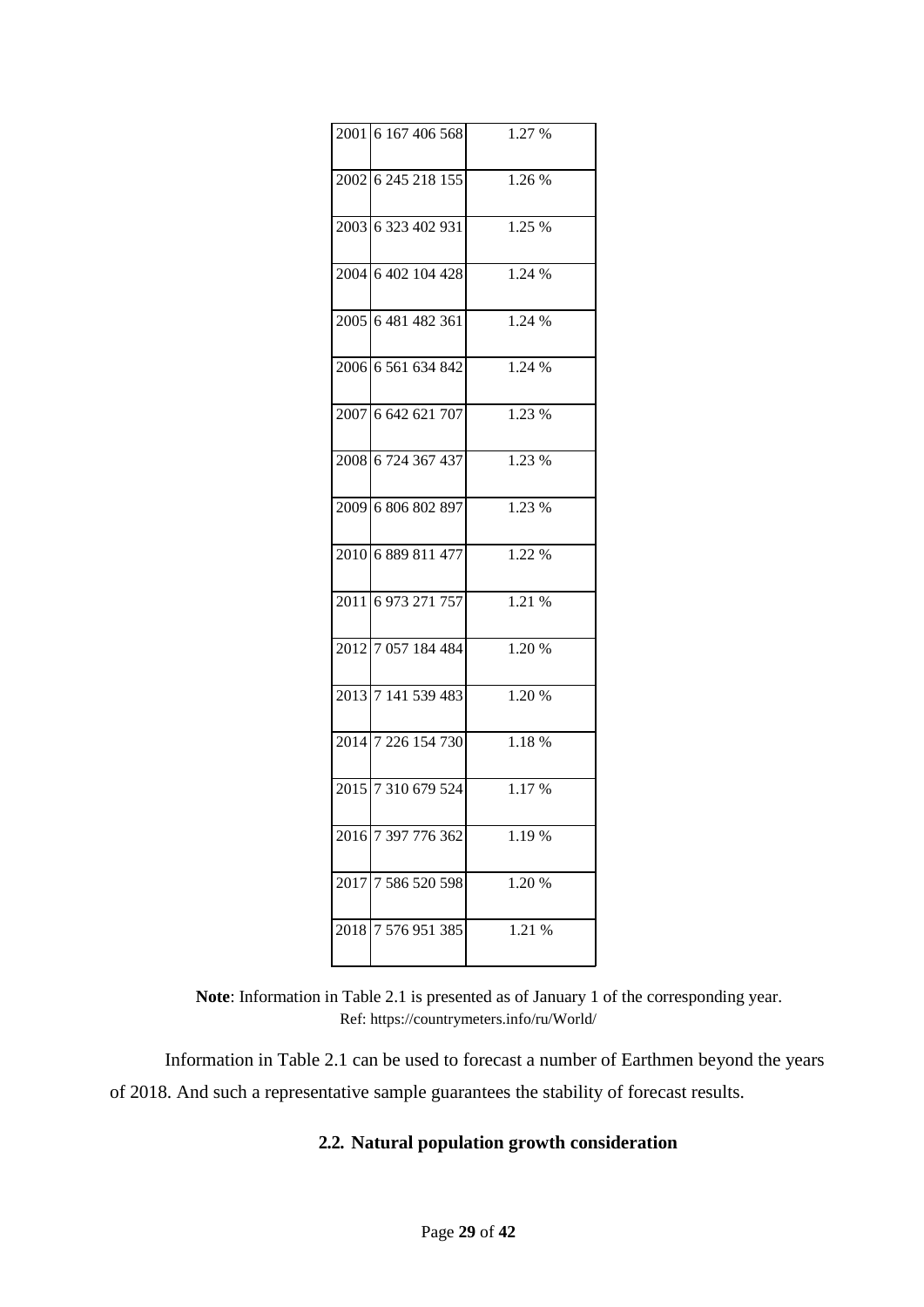To determine the nature of population changes  $L = L(t)$ , in 1951 — 2017, let us present the results of Table 2.1 in graphics (Figure 2.1).

> **Figure 2.1**: Graphical description of the world's population *L* starting from 1951 (billions of people)



One can notice that evolutionary connection graph is well approximable with a linear function of the following form:

$$
L(t) = R + at.\t\t(2.1)
$$

Variable *R* means the number of people that lived on the planet in 1951. In this case it's *R*  = 2 540 807 495 people. Variable *а* is defined as the ratio of population growth over 66 years to the same period of time and is expressed in terms of:

$$
a = (7.586 - 2.541) / 66 = 0.0764
$$
 (billion people) / year,

i.e. *а =* 0.0764 (billion people) / year. Time *t* in the equation (2.1) is measured in years further as well.

When substituting numeric values, the evolutionary line  $(2.1)$  will be as follows: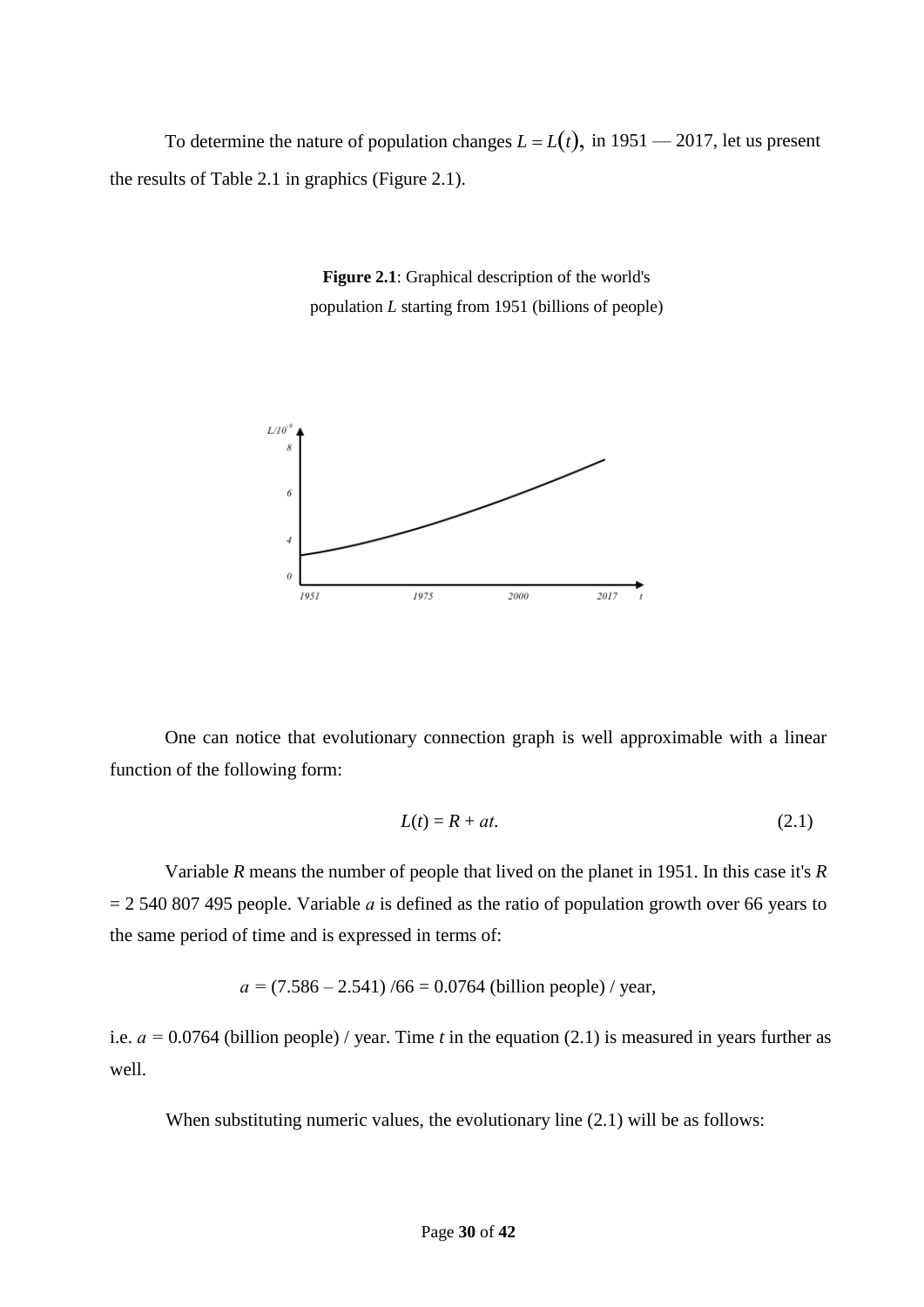$$
L(t) = 2.541 + 0.0764 \cdot t
$$
 (billions of people). (2.2)

Line (2.2) presents world population changes to time. This function is needed to forecast human population development *under the influence of natural factors* during the Shakti project implementation period. By natural factors, we mean reasons for world population growth that *are not affected by the Shakti project*. These are natural reasons. They exist in the human population by themselves and are not generated by the Shakti project. Primarily, these are positive changes in people's lives under the influence of scientific progress, the perfection of business communications, improvement of labor conditions, welfare, etc.

Function (2.2) refers to the period from 1951 to 2018. However, a sustainable behaviour of this line during a sufficient period of time — let us assume beyond that. i.e., during the Shakti project implementation period from 2019 to 2019+*T its expression won't change*. **This assumption is the basis for further research.** By adopting this assumption, let us think that the world population will change in a linear fashion during the project's implementation period according to the equation (2.2).

Let us remind ourselves, in our earlier discussion we have taken this "count" as a constant. In Figure 1.1, taken from the previous work, it was presented as a constant  $L = L_0$ . Now during the time of the project's implementation the population variable is going to be switching and will be shifting up in the *L*-axis over time. Naturally, the variable that stands for the main part of human capital  $L_a$  and in our case will be constant ( $L_a$  = const), the same as in the model without birth rate.

Graphical description of the new situation can be seen in Figure 2.2. Within the time *T =* 20 years*, the* world population will reach the value, designated with a symbol *L<sup>1</sup>* . The amount of man-years worked by the main part of human capital representatives *L<sup>a</sup>* during the time that is needed for the project to get into the stationary mode remains the same and is defined by the area of rectangle 0TC*La.*

> Figure 2.2 **:** Graphical description of world population employment during Shakti project implementation period, taking into the consideration pro-birth at the cost of the natural factors that are not related to the project itself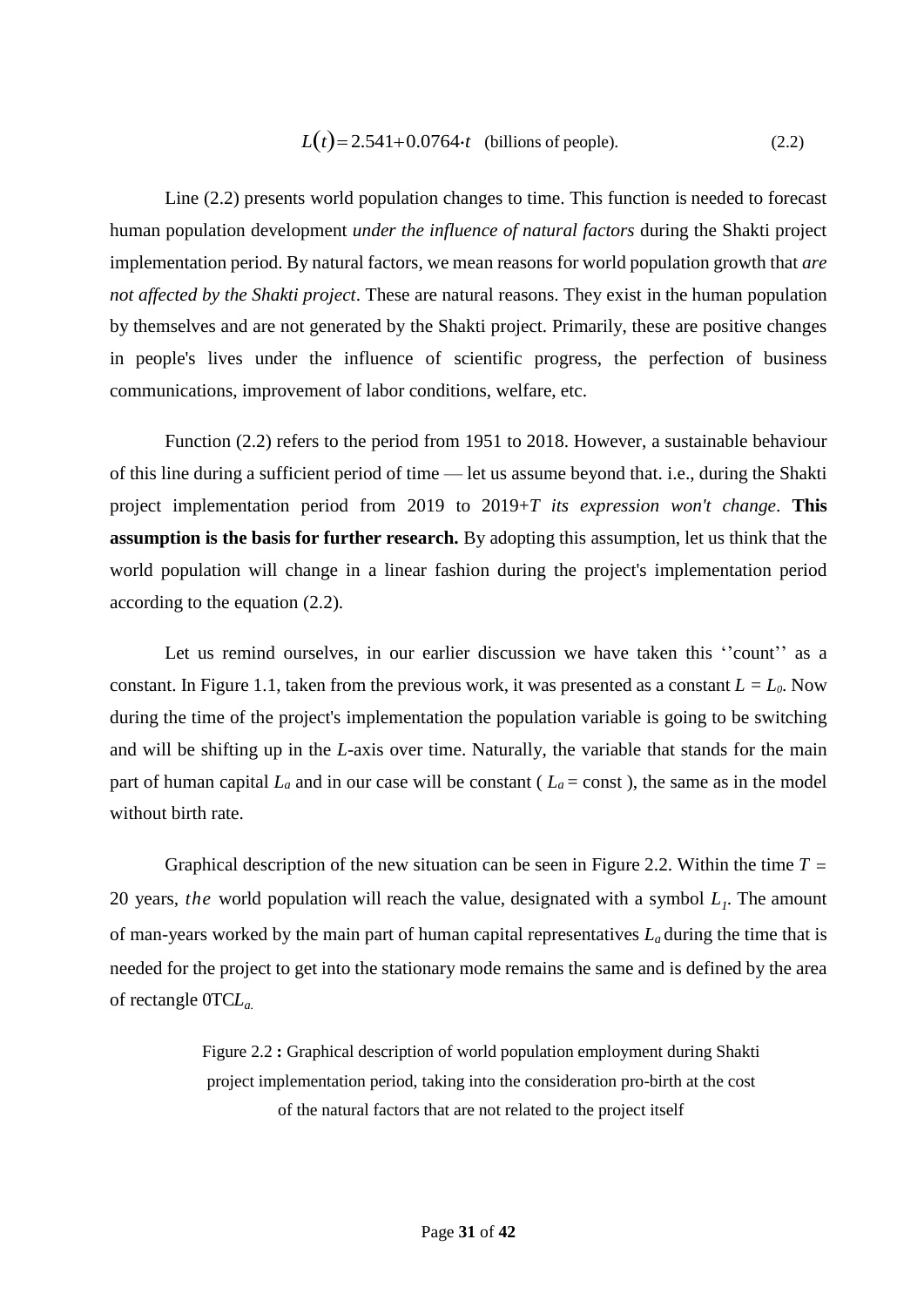

Since the increase of the demographic population is developing through newborns, its whole growth during the period of the project's implementation *Т* can be seen in the population group that takes part in the Shakti project and gets Shakti Coins.

The difference between people, symbolized by triangles *LaL*z*B* and *L*0*DA,* lies in the fact that the first group of people corresponds to natural replacement of older dying people with the newborns, while the second one – to the expanded reproduction of the human population.

By modifying the evolutionary Eq. (2.2) in connection with the beginning of Shakti project implementation, we get that the number of people from the abovementioned group is growing in accordance with the law:

$$
L(t) = L_0 + a \cdot t \text{ (billion people)}
$$
\n
$$
(2.3)
$$

or numerically:

$$
L(t) = 7.7 + 0.0764 \cdot t \text{ (billion people)}.
$$
 (2.4)

Therefore:

$$
L_1 = L(T) = L_0 + a \cdot T \text{ (billion people)}\tag{2.5}
$$

or numerically: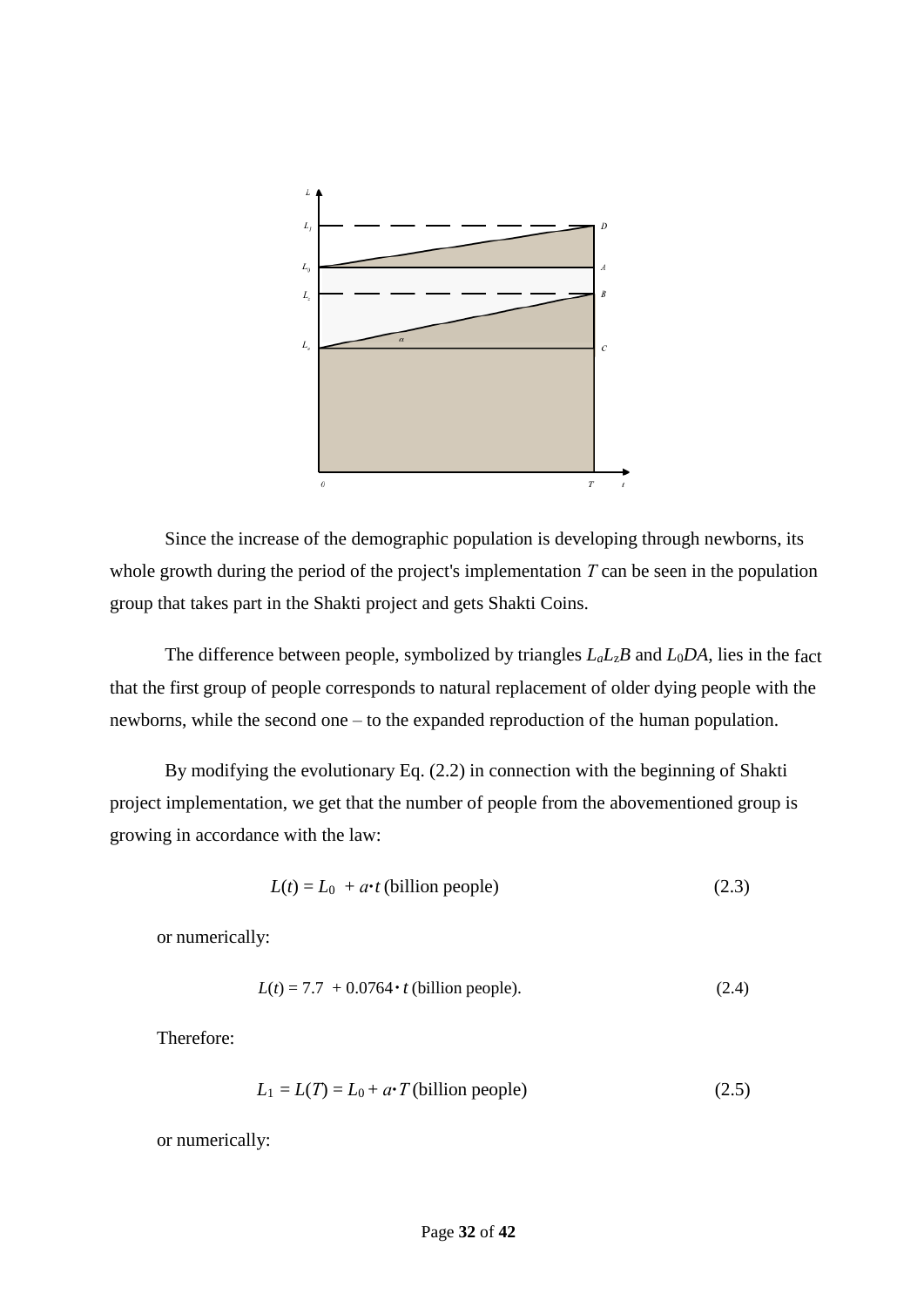$$
L_1 = L(20) = 7.7 + 0.0764 \cdot 20 = 9.03 \text{ (billion people)}.
$$
 (2.6)

Because of fertility throughout the project's implementation time *T,* world population increases by  $\delta L$ , that equals the length of the segment  $L_0L_1$  (Figure 2.2). It means that increment in tellurians during the project's implementation  $(T = 20 \text{ years})$  would be:

$$
\delta L = L_1 - L_0 = 1.53
$$
 (billion people). (2.7)

Since all people in the world who make a group  $\delta L$ , were born during the time of project's functioning, thus they became its participants and Shakti Coin's recipients. However, neither of them (supposing all these people were studying 20 years) won't increase HC in the course of time  $0 < t < T$ . They will become a part of HC 20 years after the project's implementation.

Line *L*0*D* in Figure 2.2 symbolizes linear growth of group *δL,* whereas the resources spent on educating these people for a number of days are represented by the area of triangle  $L_0DA$ .

Daily educational costs spent on this group are not constant. Considering the equation (2.4), one may notice that the number of children *l*, born in-between  $0 < t < T$ , follows the law:

$$
l(t) = 0.0764 \cdot t \text{ (billion people)}.
$$
\n
$$
(2.8)
$$

Total amount *N* of man-years taken by all the people of this category to study results in:

$$
N = 0.5 \cdot \delta L \cdot T. \tag{2.9}
$$

If  $m - i$  is a number of currency units granted to one student for attending school in a single day, then daily costs *d1* are presented as:

$$
d_1(t) = m \cdot l(t) = m \cdot 0.0764 \cdot t. \tag{2.10}
$$

The number of Shakti Coins spent to educate the entire group of people, which makes population growth, counting from the beginning of the project's implementation, at the moment *t,* is written as:

$$
S_1(t) = 0.5 \cdot 365 \cdot d_1(t) \cdot t \tag{2.11}
$$

or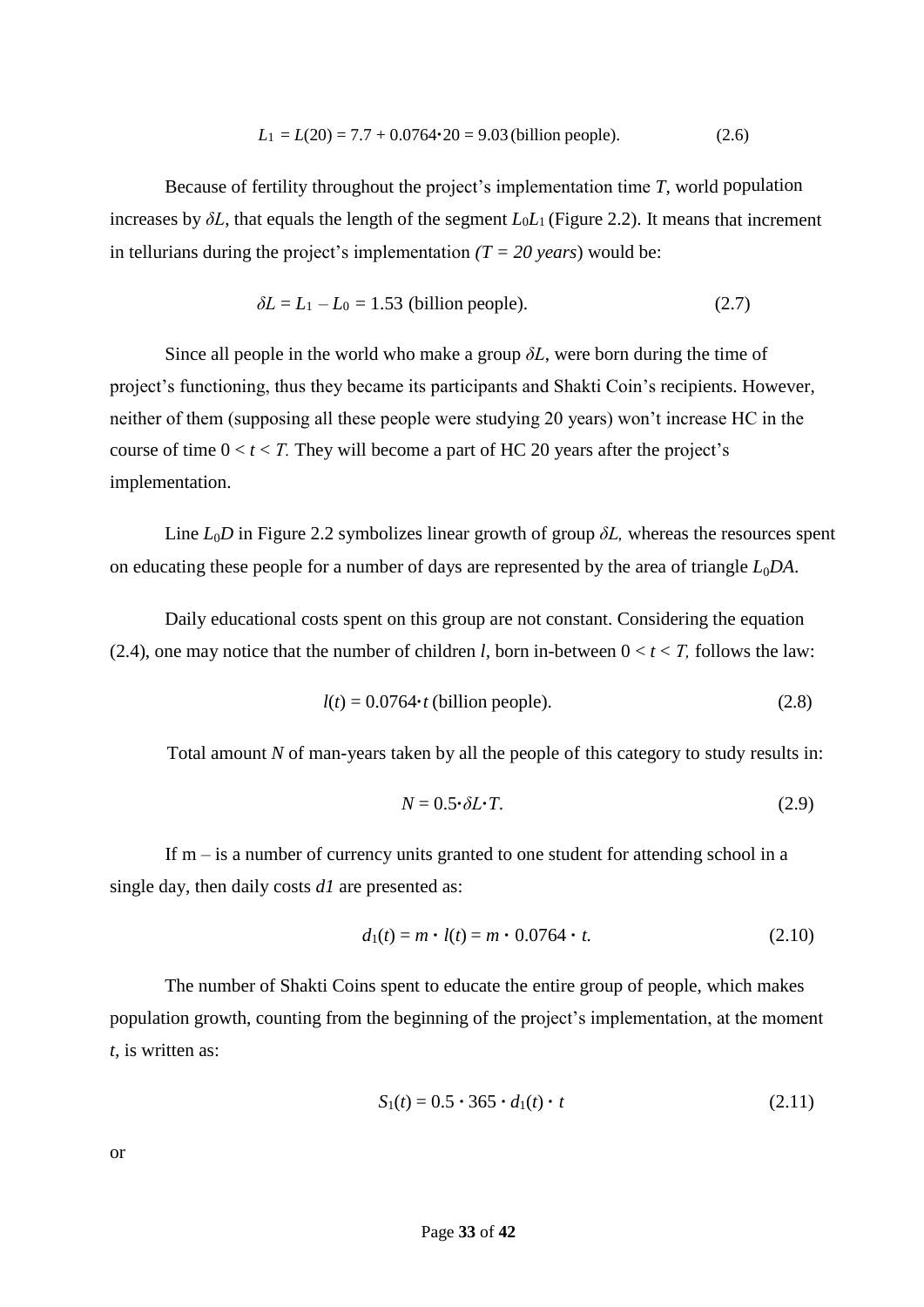$$
S_1(t) = 13.9 \cdot m \cdot t^2. \tag{2.12}
$$

Taking into consideration (2.8), in the course of time *T*, the number  $M<sub>1</sub>$  of Shakti Coins spent to educate the entire group is equals to:

$$
M_1 = S_1(T) = 13.9 \cdot m \cdot T^2. \tag{2.13}
$$

Let us move to education input analysis of both groups of students.

The number of Shakti Coins *d,* that are necessary for distribution between all the students at any particular day *t,* counting from the beginning of project's implementation, in accordance with (1.15) and (2.10), equals:

$$
d(t) = d_0 + d_1 = m \cdot \Delta L + m \cdot 0.0764 \cdot t \tag{2.14}
$$

or

$$
d(t) = m(\Delta L + 0.0764 \cdot t). \tag{2.15}
$$

The number of Shakti Coins, *S* spent to educate all the students to time *t,* with regard to (1.16) and (2.11), equals:

$$
S = S_0 + S_1 = 365m \cdot \Delta L \cdot t + 0.5 \cdot 365 \cdot d_1(t) \cdot t \tag{2.16}
$$

or

$$
S(t) = 365m(\cdot \Delta L + 0.5 \cdot d_1(t))t.
$$
 (2.17)

Total amount of Shakti Coins *M* invested into the HC during the time *T*, in accordance with (1.15) and (2.11), is:

$$
M = M_0 + M_1 = 365 \cdot m \cdot \Delta L \cdot T + 0.5 \cdot 365 \cdot m \cdot \delta L \cdot T \tag{2.18}
$$

$$
M = 365m(\Delta L + 0.5 \cdot \delta L)T.
$$
\n(2.19)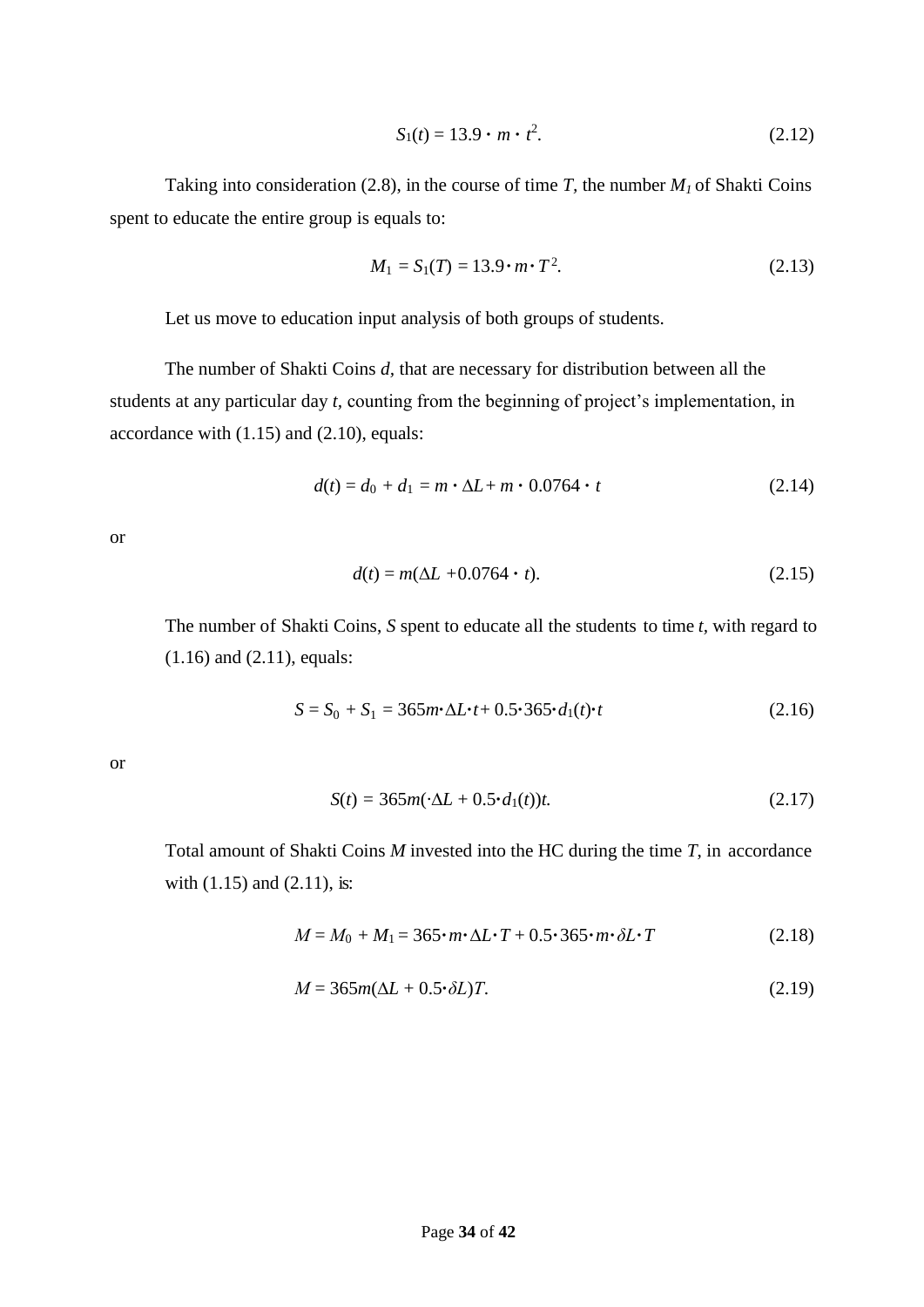#### **Example 3**

Let us illustrate the results obtained using an example by taking up  $m = 1$ . According to Eq. (2.7)  $\delta L = 1.53$  (billion people). The number of people studying in the group of children, who were born before the project's implementation and used project's grants, makes 2 billion people.

20 years after the project's implementation, the world population will make

$$
L_1 = L(20) = 7.7 + 0.0764 \cdot 20 = 9.028
$$
 (billion people). (2.20)

The daily amount of Shakti Coins required to provide for all students depends on the time needed for project implementation, and it is expressed through the formula:

$$
d(t) = 730 + 27.9 \cdot t. \tag{2.21}
$$

According to (2.9), total amount *N* of man-years spent on educating all the people who were born during the project's implementation equals:

$$
N = 0.5 \cdot 1.53 \cdot 20 = 15.3 \text{ (billion)}.
$$
 (2.22)

After plugging in numerical values, the equation (2.17) becomes:

$$
S(t) = 730t + 13.9 \cdot t^2. \tag{2.23}
$$

The amount of Shakti Coins required for their education equals:

$$
M_1 = 365 \cdot 15.3 = 5,600 \text{ (billion Shakti coins)}.
$$
 (2.24)

The total number of Shakti Coins *M* invested in the HC as per Eq. (1.23) and (2.24) during the project's implementation stage is: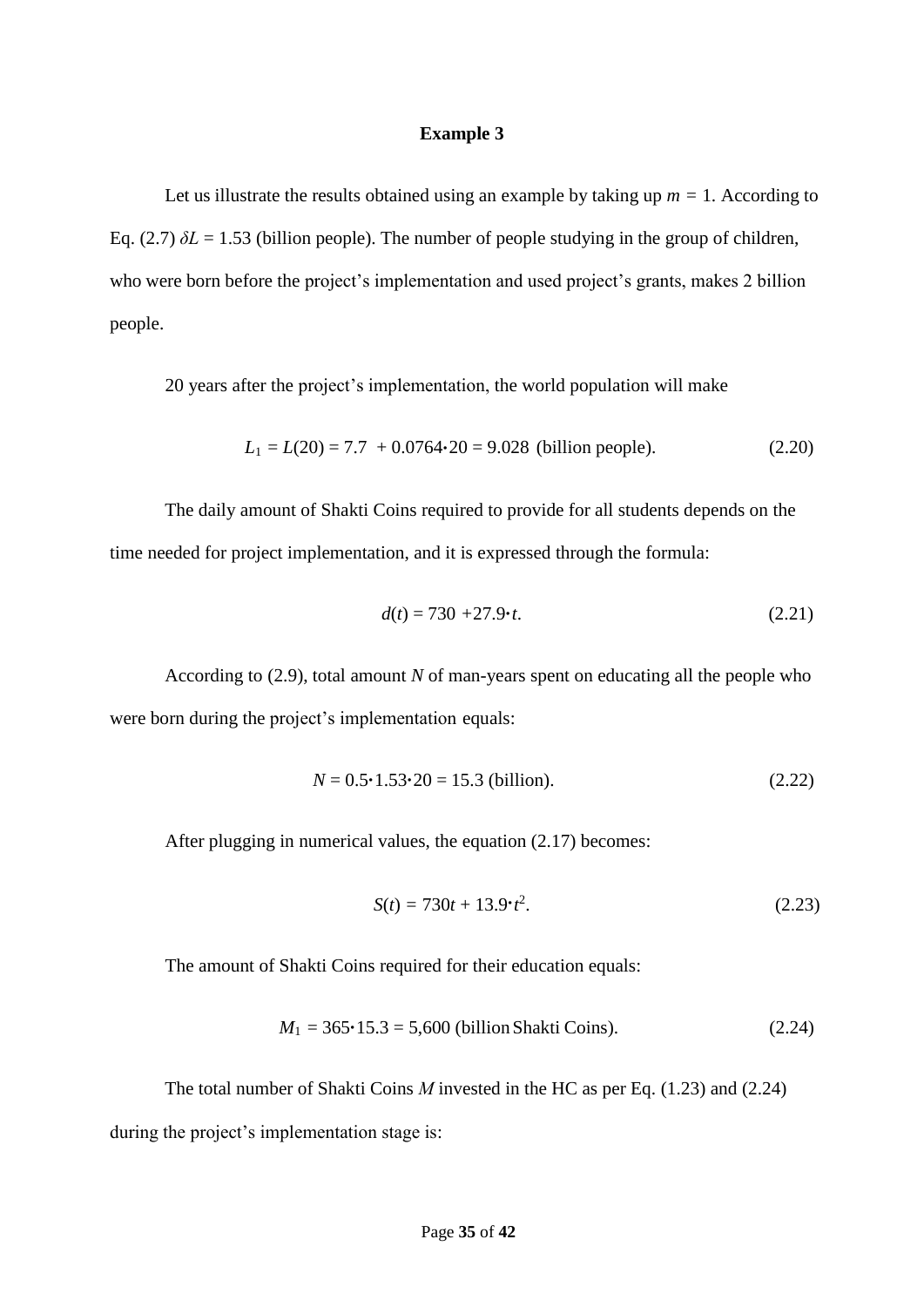$$
M = 14,600 + 5,600 = 20,200
$$
 (billion Shakti coins). (2.25)

This is the Shakti project's global investment into the HC, as modeled at the stage of its implementation.

The results obtained demonstrate that considering extended reproduction of human population (in other words – world population growth), significantly pushes boundaries of "covering" people with Shakti project (over 0.38 times). Moreover, we cannot deny the fact of fertility.

If we take the same proportion between schoolchildren from well-off and low-income families  $(s = 0.5)$ , as we demonstrated in Example 1, for extended reproduction, then the amount of Shakti Coins for the last category of schoolchildren as per Eq. (2.24) will make:

$$
M_{1s} = 0.5.5,600 = 2,800 \text{ (billion Shakti Coins).}
$$
 (2.26)

It should be noted that the project's "total" coverage of schoolchildren from well-off and low-income families significantly increases the amount of Shakti Coins needed at the stage of the project's implementation. Indeed, according to Eq. (2.25) the total amount of money will be:

$$
M = 20,200
$$
 (billion of Shakti coins). (2.27)

Moreover, the amount of money required for schoolchildren from low-income families — as per Eq. (1.39) and (2.26), is:

$$
M_S = M_{0S} + M_{1S} = 7{,}300 + 2{,}800 = 10{,}100
$$
 (billion Shakti Coins), (2.28)

i.e. , twice as little.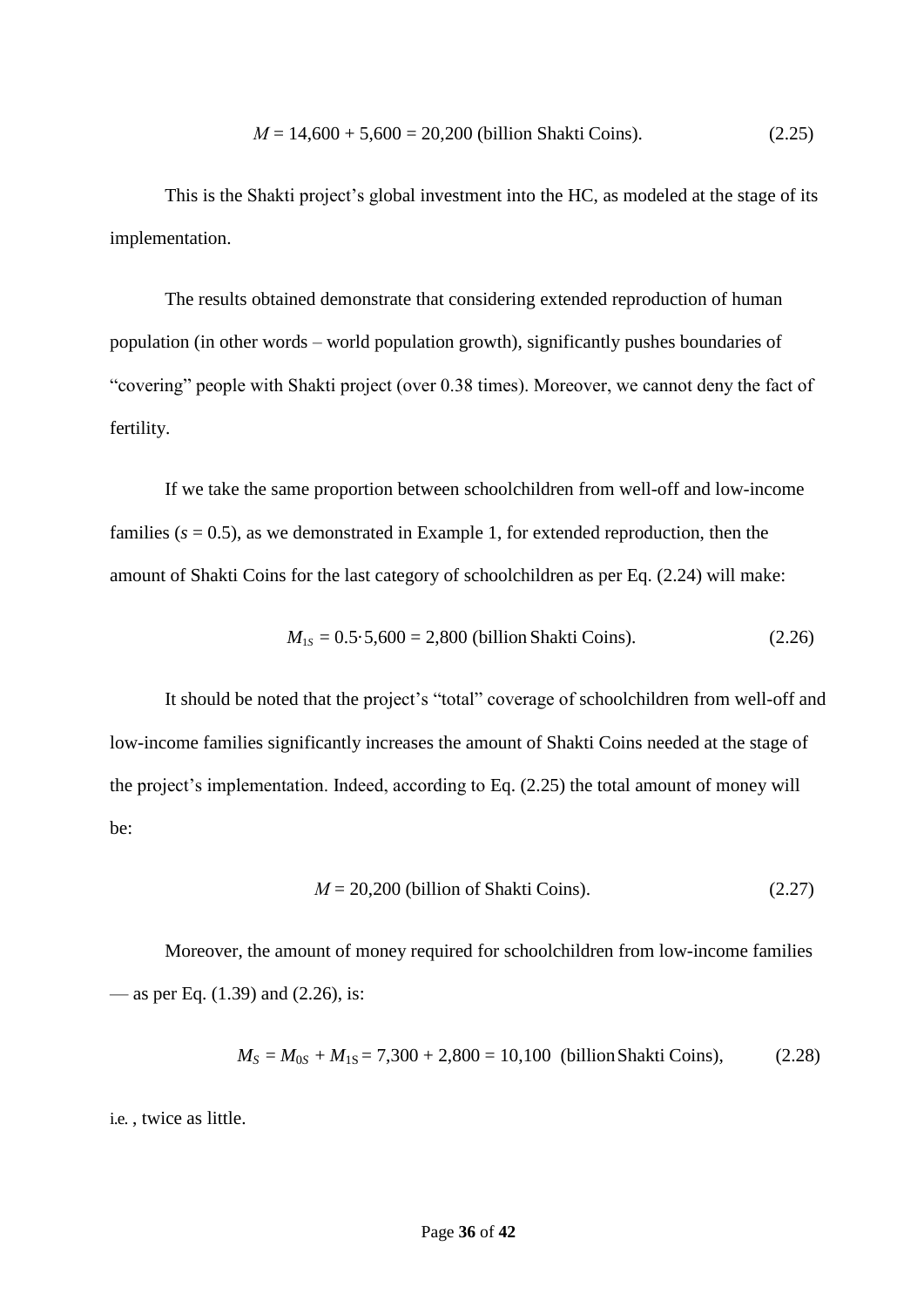Speaking about the extended growth of human population  $\delta L$ , at the stage of project's implementation these people don't take part in production and are not part of HC over a period of  $0 < t < T$ . They are getting ready to enlarge HC at the moment  $t = T$ . At this particular moment all the growth  $\delta L$  enlarges HC. By taking,  $s = 0.5$  per Eq. (2.7), we find out that the respective part of Shakti-HC makes:

$$
\delta L_S = 0.5 \cdot \delta L = 0.5 \cdot 1.53 = 0.765 \text{ (billion people)}.\tag{2.29}
$$

Total HC growth at the moment of the Shakti project enters a fixed working pattern makes  $\Delta t$ , which equals:

$$
\Delta L = \Delta L + \delta L = 2 + 1.53 = 2.53 \text{ (billion people)}.
$$
\n(2.30)

Also, Shakti-growth *Ł<sup>S</sup>* makes:

$$
\Delta L_S = \Delta L_S + \delta L_S = 1 + 0.765 = 1.765 \text{ (billion people)}.\tag{2.31}
$$

The last variable is the one that determines the real input Shakti project makes into the world HC total.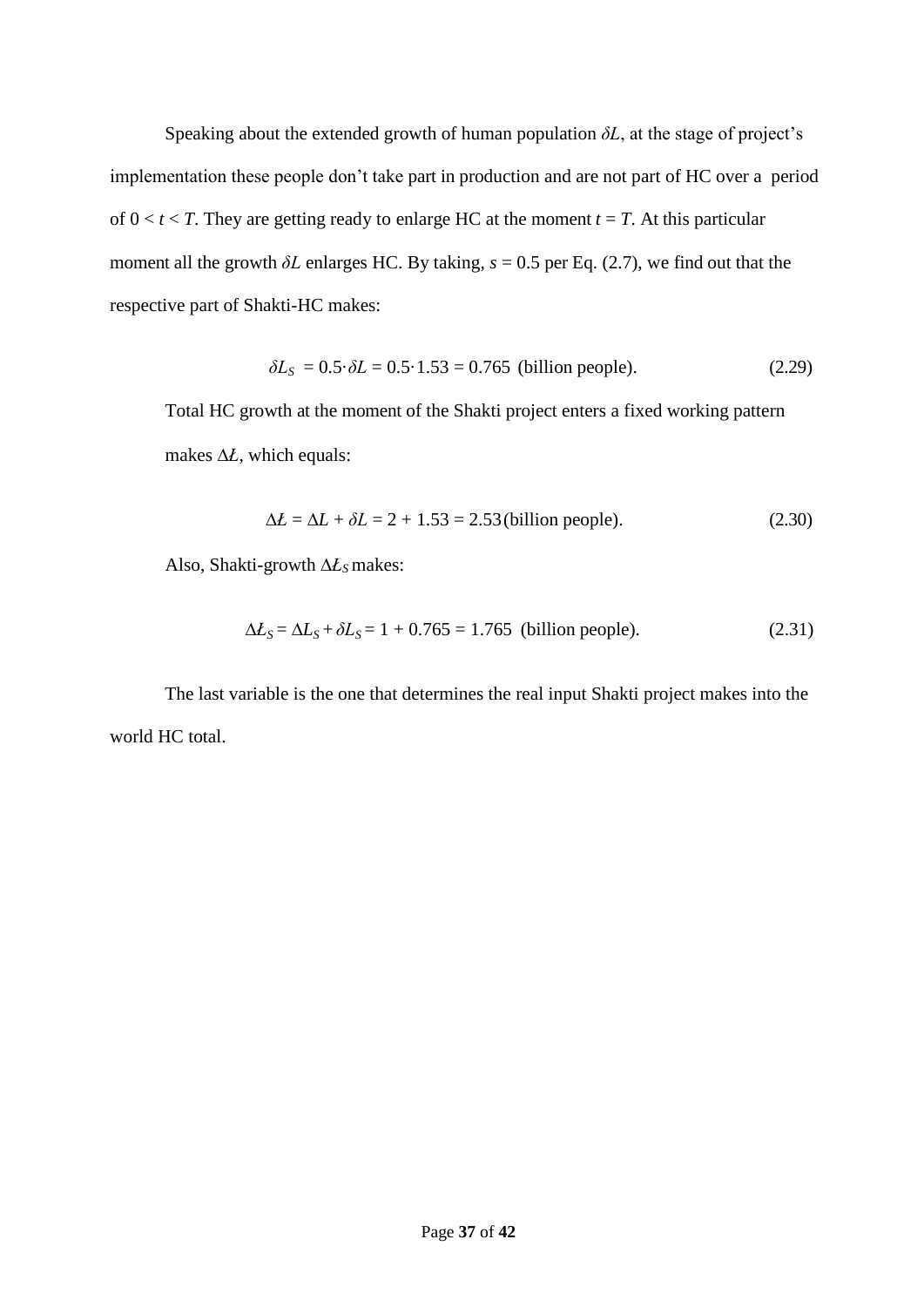## **Conclusions**

In this paper we have derived *Human Capital* growth during the Shakti project's implementation in accordance with the following law:

$$
W(t) = W_0 + swbt,
$$

Where:

 $\overline{a}$ 

 $W_0 = 84,840 - GWP$  in 2018 (billion USD); s = portion of HC, created out of un-endowed family members;  $w = 18,051$  – GWP per employee in 2018 (USD/person);  $b = 0.09$  – growth rate (billion people) / year);  $t$  – time (in years)<sup>11</sup>.

# **We have mathematically proven that the Shakti Coin Project will yield 400% economic growth over twenty years nation-by-nation; simply put, Shakti Coin will quadruple the economic prosperity of every nation's GDP over twenty years.**

HC growth, as well as GWP growth during the period of the Shakti project's implementation, may deviate from the linear law for various reasons. Such fluctuations may appear as a result of mass epidemics, natural disasters, wars, insurgencies, etc. However, these changes won't have any significant impact on the process applied herein. The fluctuations that may result in will only lead to linear dependency recovery.

 $11$  2019 is adopted as a starting point due to the fact, that at the moment of writing this paper we have no data for 2018. However, the formula, suggested above, is suitable for a certain year used as a starting point.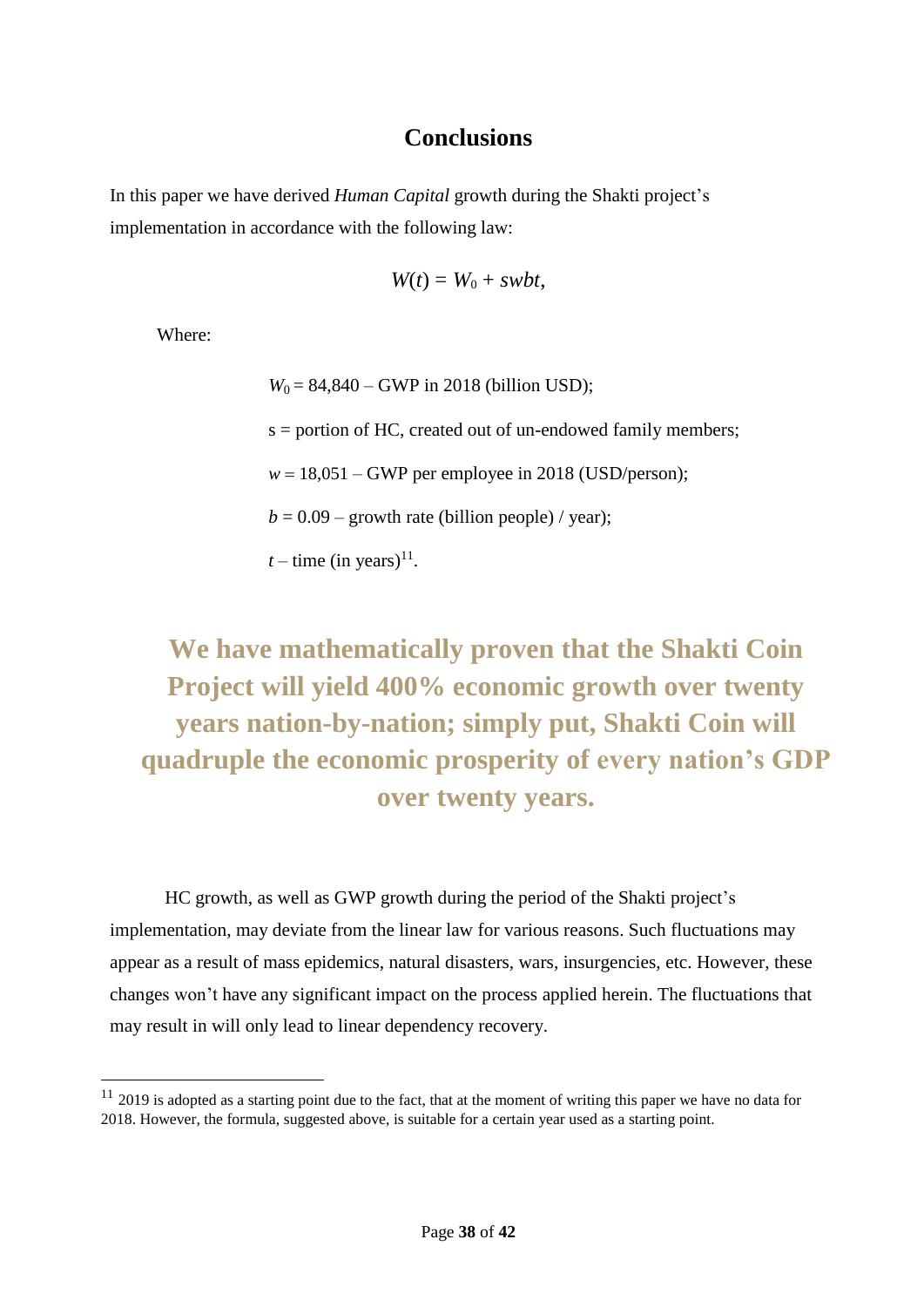There are a number of reasons and assumptions we have relied on and cited in our studies. However, we wish to bring the following two views to the reader's attention.

*First*, we haven't taken into account how the natural growth of technology influences the global economy. The history of the global economy shows that even in conditions of permanent HC, GWP grows at the expense of technical advances (people equipped with the best tools produce better goods and work better). However, relative to the Shakti project, this is an external factor. It doesn't have to be considered when assessing the impact of the Shakti project itself on global economic outlook.

*Second,* we didn't consider the natural evolution of increasing HC index, birth rate and other advancements of humanity. All these growths are external factors. We are saying "almost" — better living conditions provided by the Shakti project create hope for a better future, and this may increase the birth rate. This is an internal factor of the project, and it has to be taken into account. Results from the birth rate increase under the influence of the project may be expected only during a fixed working period. Its intuitive judgement demonstrates that in comparison to the gross fixed capital creation — it will be irrelevant.

In either case, the equation mentioned above can be taken as a basis for calculations which are connected with the Shakti project. And if it is necessary to adjust it, we may include other growth factors.

Figure 2.3 symbolizes the researched based depiction of the Shakti project implementation.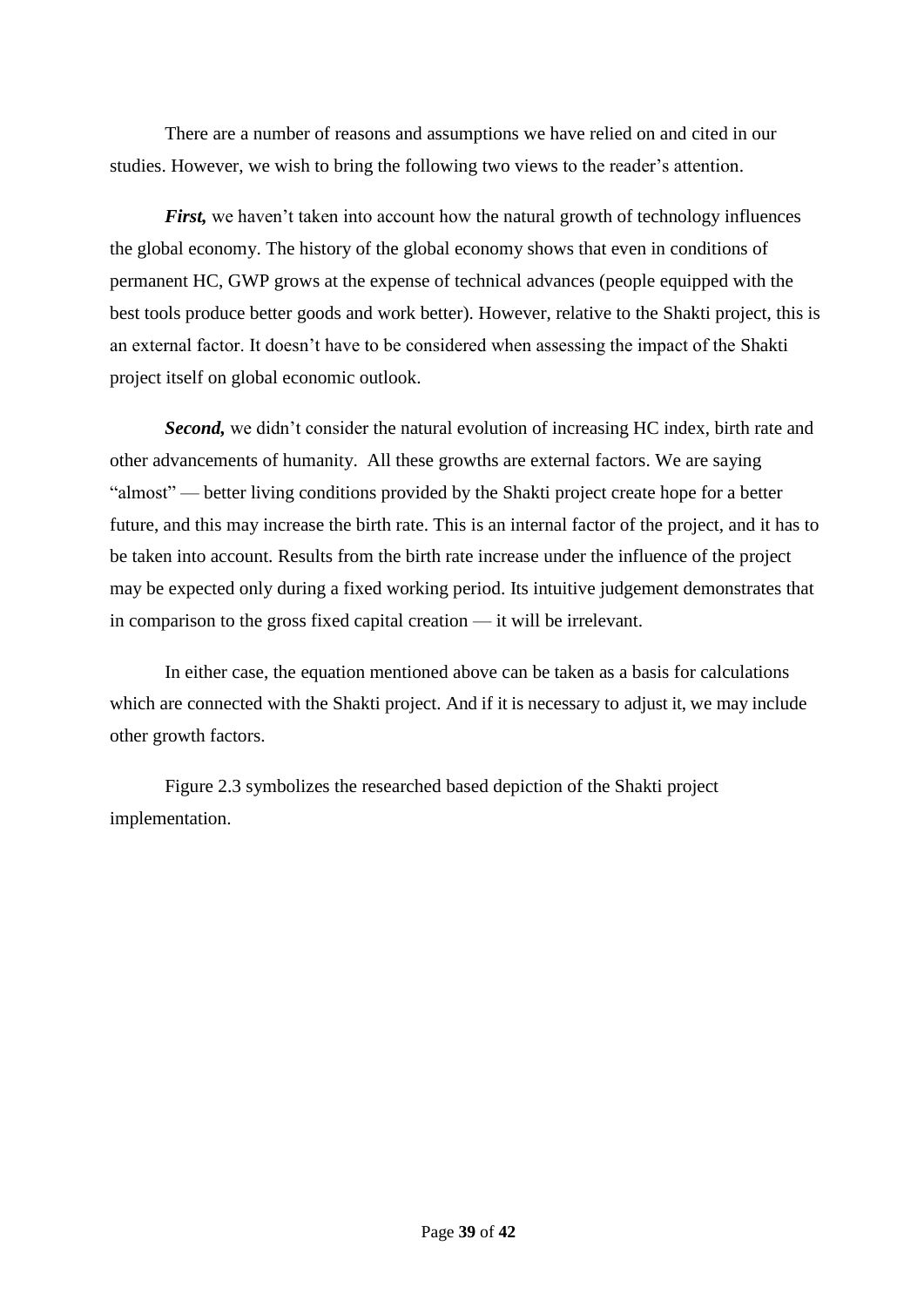Figure 2.3**:** From faith to confidence.



Figure 2.3 emphasizes the fact that before the Shakti project starts, most people may only *believe* in having their lives changed positively. Without demanding any evidence belief in change is the last crucial information they are seeking.

The Shakti project opens **up** the development prospects of humanity, which creates hope for people. Hope is a feeling which accompanies the anticipation of something desired coming soon. It creates a positive mood when an individual looks toward the future [5]. People provided with hope know that not only they can engage in a journey of progress, but also able to achieve everything they want to if they move forward. Such people take up an active role in living life.

While moving forward on the educational path, a person's hope becomes *confidence in the future,* which results in satisfaction with life. When a person gets a stable lifeline, he is content with the gap between their condition and what they deserves is small. There are several factors that demonstrate the satisfaction of one's life, which includes:

- close social bonds
- work satisfaction
- health condition
- leisure time
- having some personality, which provides self-esteem, extroversion, the meaning of life and good mood.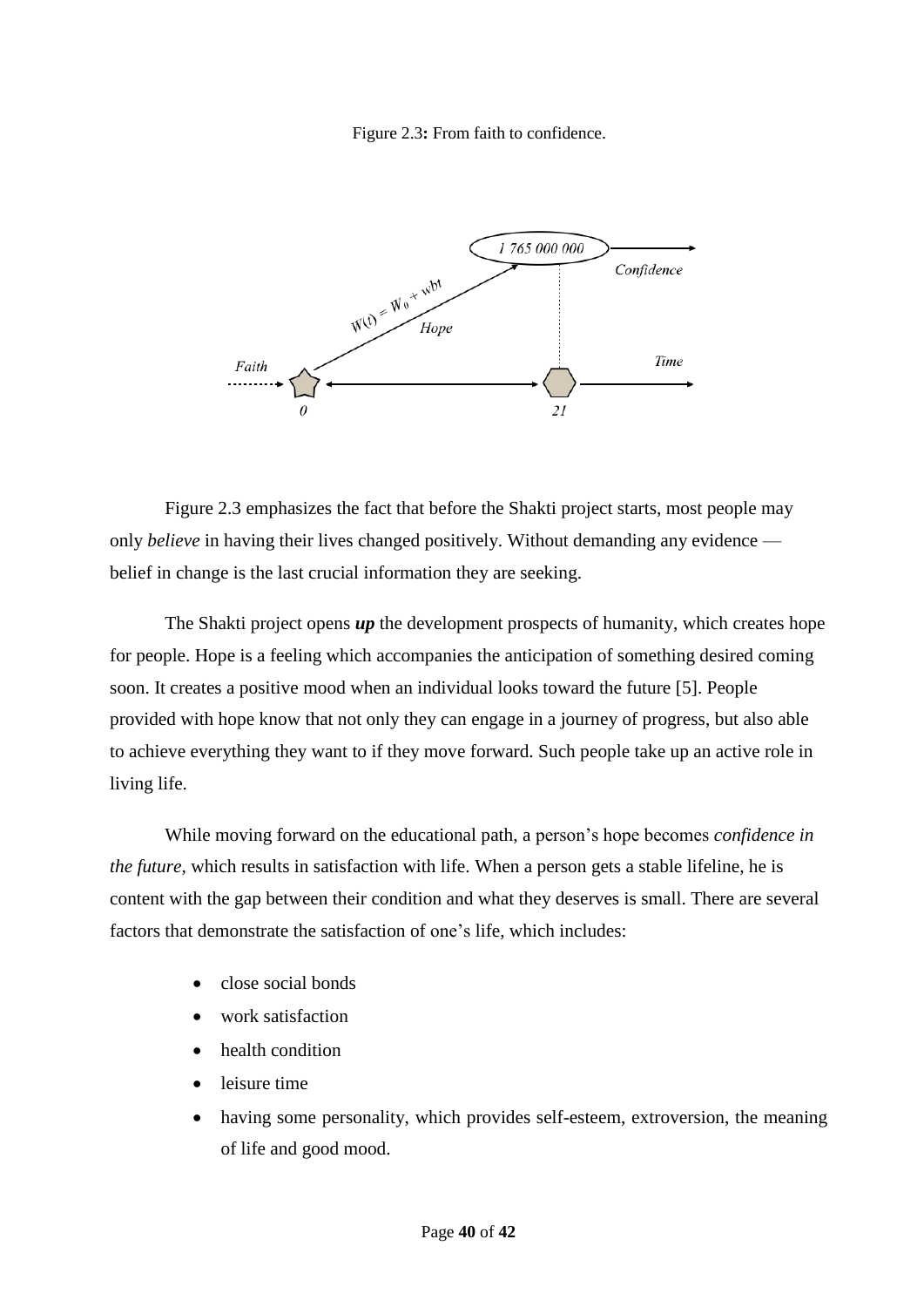When positive emotions accompany one's life — at that moment, that individual becomes happy and satisfied with their purpose of life. And it's a matter of common knowledge that happy people live longer than those who are unhappy. Thus, we submit to you that the Shakti project will bring many benefits to humanity, in many folds.

Two Guys from the Milky Way<sup>12</sup>



 $\overline{a}$ 

<sup>&</sup>lt;sup>12</sup> Swiss Shakti Foundation